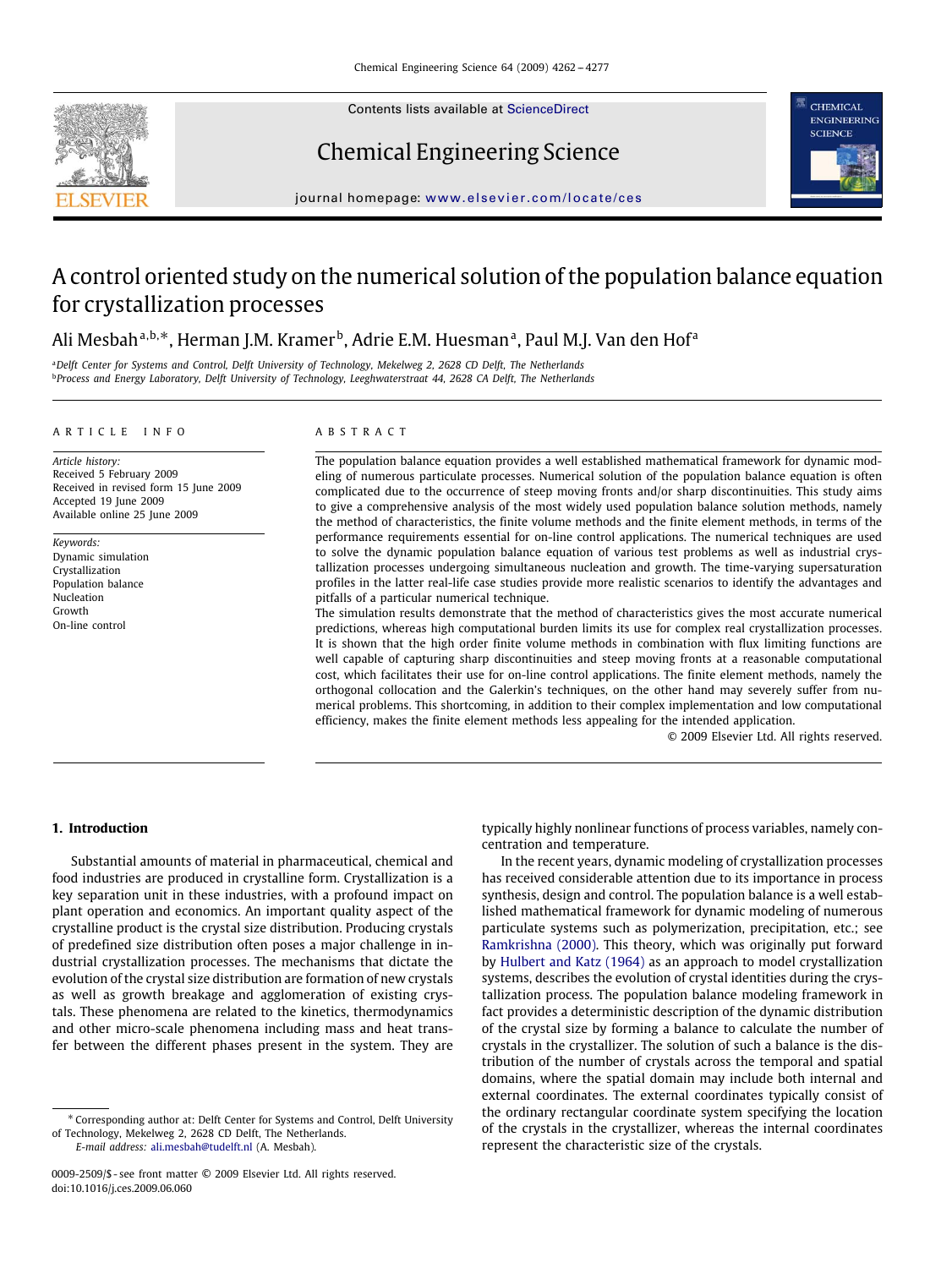In industrial applications, the crystallizer is often assumed to be well mixed. As a result, the population balance equation (PBE) is only expressed in terms of the internal coordinates. Under this condition, the one-dimensional PBE for a crystallization process undergoing simultaneous nucleation and growth can be written as

$$
\frac{\partial n(L,t)}{\partial t} + \frac{\partial (G(L,t)n(L,t))}{\partial L} = B(L,t) + Q(L,t,n),\tag{1}
$$

where  $n(L, t)$  is the number density function,  $t$  denotes the time, *L* is the internal coordinate, i.e. characteristic length, *G*(*L*,*t*) is the growth/dissolution rate, *B*(*L*,*t*) is the nucleation rate and *Q*(*L*,*t*, *n*) signifies crystals entering or leaving the crystallizer.

A common practice in industrial batch crystallization is to run seeded batches in order to avoid undesirable phenomena such as primary nucleation and agglomeration that often adversely influence the crystal size distribution. Furthermore, the secondary nucleation most likely only produces infinitesimally small crystals in seeded batch runs. For these processes, Eq. (1) can be simplified to the following partial differential equation:

$$
\frac{\partial n(L,t)}{\partial t} + \frac{\partial (G(L,t)n(L,t))}{\partial L} = 0
$$
\n(2)

with the left boundary condition

$$
n(L_0, t) = \frac{B_0(t)}{G|_{L_0}},
$$
\n(3)

where  $B_0$  denotes the total nucleation rate. It is worth noting that Eq. (2) is a hyperbolic partial differential equation due to the con- $\partial(G(L, t) n(L, t))/\partial L$ .

One of the oldest and most widely used methods to solve the PBE is the method of moments (Hulbert and Katz, 1964; Randolph and Larson, 1988). In this technique, the PBE is transformed into a set of ordinary differential equations that gives the exact solution for moments of the distribution, but cannot retrieve the full distribution. Analytical solution of the PBE, however, encounters a practical barrier in the majority of industrial crystallization systems as their PBE formulation for any combination of crystallization mechanisms cannot be reduced to the moment equations. Lack of analytical solutions for these systems necessitates the recourse to numerical solution techniques.

Accurate numerical solution of the PBE, on the other hand, is often challenging due to a variety of reasons. Common problems associated with the numerical solution of Eq. (2) for seeded batch systems include numerical diffusion and instability. The former problem usually stems from incompatibility between the initial condition and the boundary condition. The number density distribution of the seeds is unlikely to be the same as that generated due to the nucleation. In case that their values match, the first derivative of the distribution may not be identical. This can lead to sharp discontinuities that are rapidly broadened by numerical diffusion [\(Mahoney and](#page-15-1) [Ramkrishna, 2002\)](#page-15-1). The occurrence of steep moving fronts, which is a prime source of numerical instability, is the other frequently encountered difficulty in solving Eq. (2); this problem arises from the convective nature of growth dominated processes.

The foregoing complexities related to the numerical solution of the PBE have awakened the attention in many researchers to develop specialized algorithms. Several numerical solution techniques for the PBE are therefore proposed in the literature that can be roughly classified into four broad categories, namely finite difference methods, discretization techniques, the method of weighted residuals and Monte Carlo methods.

Finite difference methods are the frequently used general approach for solving partial differential equations. These schemes, however, may not be the best choice for numerical solution of the PBE, given the hyperbolic nature of the differential equation. Finite difference methods often lead to broadening of the sharp discontinuities due to numerical diffusion [\(Mahoney and Ramkrishna,](#page-15-1) [2002\)](#page-15-1). Furthermore, they guarantee number and mass conservation of the population only in the limit of infinite resolution [\(Patankar,](#page-15-2) [1980\)](#page-15-2). These drawbacks, along with the inherent complexity of choosing stable integration schemes, may make the use of the finite difference methods less appealing. Performance analysis of a number of finite difference methods for a system undergoing nucleation and growth can be found in [Muhr et al. \(1996\)](#page-15-3) and [Wojcik and](#page-15-4) [Jones \(1998\).](#page-15-4) Recently, [Bennett and Rohani \(2001\)](#page-14-1) have applied a combined Lax-Wendroff/Crank-Nicholson method to solve the PBE; the method exhibits rather promising results, which are free from numerical instabilities.

Discretization techniques comprise a wide variety of numerical methods including discretized population balances and finite volume methods. In the discretized population balance equations (Baterham and Hall, 1981; Hounslow et al., 1988), the inde pendent variable, namely the spatial domain, is divided into a finite number of intervals. The mean-value theorem is then employed to convert the continuous PBE into a series of discrete equations that are expressed in terms of either the number of crystals, called the M-I approach, or the average population density in each interval, called the M-II approach. Subsequently, the resulting set of stiff nonlinear differential algebraic equations is integrated numerically. The discretized population balance equations have been extensively exploited in the literature to simulate and optimize various crystallization applications (Marchal et al., 1990; David et al., 1991; Litster et al., 1995; Matthews and Rawlings, 1998; David et al., 2003). This technique typically allows accurate determination of the desired characteristics of the distribution, though construction of the entire distribution may be subject to severe errors. The discretized population formulation does have a major drawback. In many cases it exhibits either oscillatory behavior, resulting in negative number densities, or suffers from numerical diffusion at the discontinuous moving fronts. The latter problem emerges when the discrete version of a partial differential equation corresponds to a different original equation, one with an added diffusion term [\(Lapidus and Pinder, 1982\)](#page-15-5). As will be explained later, [Kumar and Ramkrishna \(1997\)](#page-14-2) proposed a modified formulation of the discretized population balance equations, referred to as the method of characteristics (MOC), to alleviate the foregoing shortcoming of this technique. The method of characteristics that is well capable of capturing the sharp fronts using moving size intervals has received a great deal of attention in the crystallization modeling and optimization applications (Lim et al., 2002; Hu et al., 2005a; Qamar and Warnecke, 2007). [Paengjuntuek et al.](#page-15-6) [\(2008\)](#page-15-6) used the MOC formulation proposed by [Hu et al. \(2005b\)](#page-14-3) for batch to batch optimization and nonlinear control of seeded crystallization processes. Recently, [Nagy \(2009\)](#page-15-7) used a novel efficient approach that combines the method of characteristics and the quadrature method of moments to solve the PBE aiming at modelbased supersaturation control of a seeded batch crystallization process in a robust optimization framework.

The discretization techniques also encompass another category of numerical schemes known as the finite volume methods (FVMs) that were originally applied in the areas of fluid dynamics [\(Versteeg](#page-15-8) [and Malalasekera, 1995\)](#page-15-8). Owing to their formulation which enables one to cope with the convective nature of hyperbolic partial differential equations, they have become increasingly popular for numerical solution of the population balance equation in crystallization processes (Gerstlauer et al., 2001; Ma et al., 2002; Gunawan et al., 2004; Qamar et al., 2006). As will be shown, the high order finite volume methods in combination with flux limiting functions, also known as the high resolution schemes, typically lead to high order accuracy on a coarse grid mesh by resolving sharp discontinuities and suppressing numerical oscillations.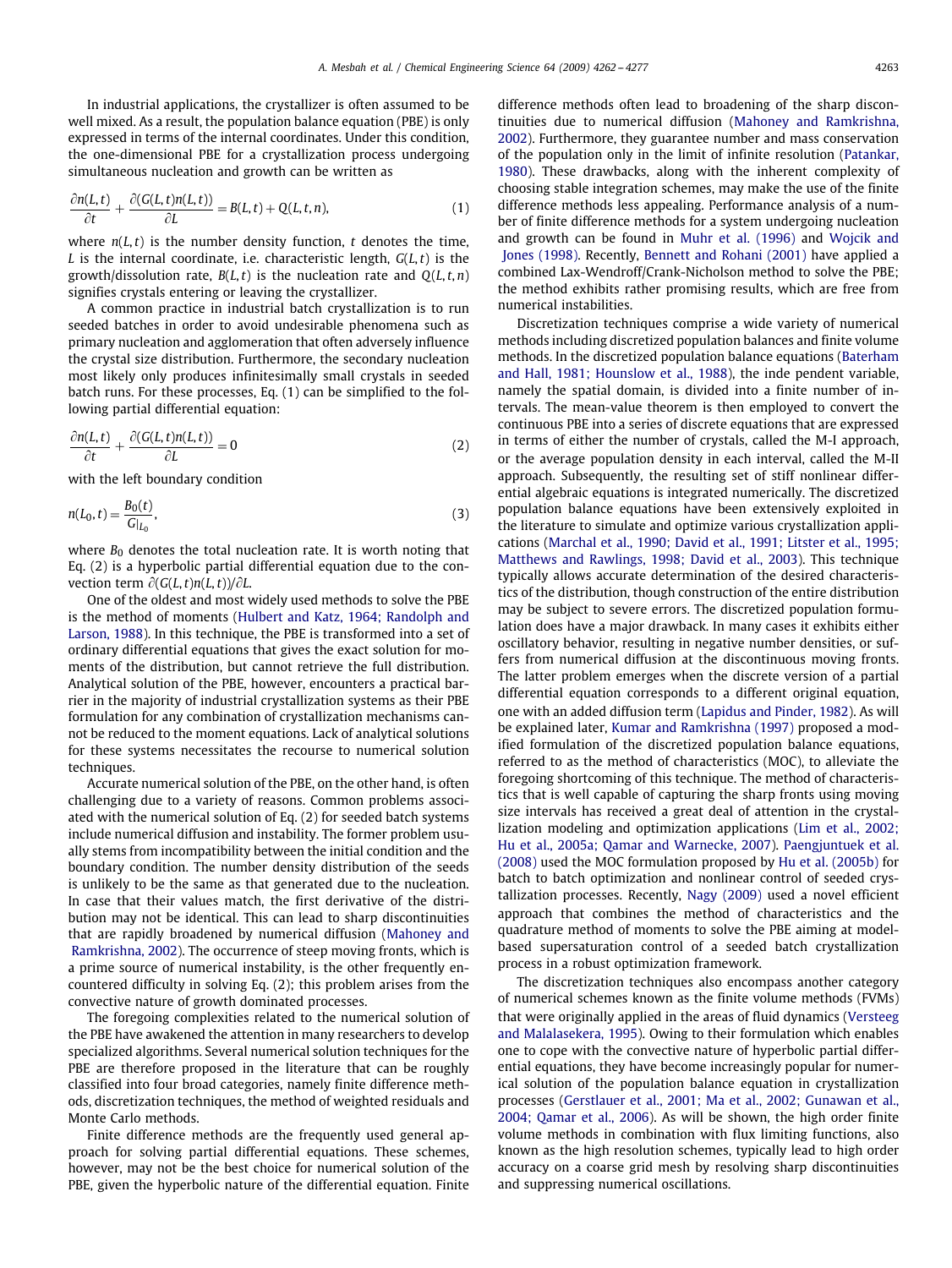by approximating the solution with a series of basis functions, whose coefficients are specified such that their sum satisfies the PBE. The formulation of these methods is largely determined by the choice of the basis function, namely global and local functions. The use of the global basis functions is limited to problems in which the shape of the resulting distribution is known a priori as these functions cannot accommodate sharp changes and discontinuities of an arbitrarilyshaped distribution [\(Rigopoulos and Jones, 2003\)](#page-15-9). On the contrary, to restore the generality and flexibility of the numerical method by capturing highly irregular distributions, local basis functions that lead to the so-called finite element formulation can be utilized. There is a vast number of studies reported in the literature in which the finite element methods are used to solve the PBE in crystallization systems (Gelbard and Seinfeld, 1978; Nicmanis and Hounslow, 1998; Mahoney and Ramkrishna, 2002; Alexopoulos et al., 2004). The major superiority of these methods over the finite difference methods and the discretization techniques is retrieval of the entire distribution as well as their flexibility in coping with any possible formulation of the PBE [\(Rigopoulos and Jones, 2003\)](#page-15-9). Nonetheless, the finite element methods are more difficult to implement, computationally involved and, more importantly, incapable of dealing with discontinuous distributions as well as steep moving fronts. This technique will be further discussed in this paper.

Contrary to the above discussed deterministic methods, the PBE can also be solved by using the probabilistic Monte Carlo method (Maisels et al., 1999; Song and Qiu, 1999; Meimaroglou et al., 2006). In this approach, the histories of individual crystals, each exhibiting random behavior in accordance with a probabilistic function, are tracked by means of the Markov conditional probability. The Monte Carlo methods are more suitable for multivariate problems, where the foregoing numerical approaches usually become less efficient [\(Rigopoulos and Jones, 2003\)](#page-15-9).

In general, demands on the solution method of the PBE differ with the nature of the application and the crystallization system under consideration. Recent developments in optimization tools as well as on-line measurement techniques, e.g. particle size distribution and concentration measurement technologies, have led to new opportunities for closed loop model-based observation and control of crystallization processes (Crowley et al., 2000; Shi et al., 2006; Mesbah et al., 2008). This work therefore primarily aims at scrutinizing PBE solution methods that are expected to best suit on-line process control applications. It is self-evident that in these applications computational burden of the numerical technique is of paramount importance as control actions need to be computed in a real-time setting. Closed loop implementation of a model-based control strategy however permits tolerance of reduced accuracy through the estimation of system states using the available on-line measurements.

This paper is intended to give a comprehensive analysis of the most widely used PBE solution methods in terms of the performance requirements essential for real-time control of crystallization processes. Several extensive reviews on the solution of the PBE can be found in the literature, where different numerical techniques such as the method of moments, the discretized population balance equations and the method of weighted residuals have been reviewed (Ramkrishna, 1985; Costa et al., 2007). However, the distinct contribution of this work is the diversity and comprehensiveness of the case studies, by which the various PBE solution methods are examined comparatively. The numerical techniques are not only assessed based on the test problems commonly used in the literature, but also applied to industrial case studies with varying supersaturation profiles to investigate their applicability to dynamic simulation of real crystallization processes. The latter case studies provide more realistic scenarios to better identify the advantages and pitfalls of a particular numerical technique.

In this work, the method of characteristics, the finite volume methods and the finite element methods have been comparatively studied. The method of characteristics and the finite volume methods are known to be capable of dealing with the numerical diffusion as well as the instability problems on a coarse grid mesh that make them particularly amenable to on-line control applications due to their improved computational efficiency. The finite element methods, on the other hand, allow exact prediction of the entire distribution that is essential when control of the full crystal size distribution is sought. The numerical techniques are examined in terms of their numerical accuracy, computational efficiency and implementationrelated issues for crystallization processes undergoing simultaneous nucleation and growth. Depending on the choice of the dynamic optimization strategy, namely sequential, simultaneous and multipleshooting, used for the on-line control application, the computational efficiency of dynamic simulations may serve as an indication for the computational burden required for dynamic optimization of the crystallization process under study.

In what follows, formulations of the method of characteristics, the finite volume methods and the finite element methods are discussed in Sections 2–4, respectively. This is followed by Section 5 in which the forgoing numerical techniques are applied to four test problems, for which analytical solutions are available. Subsequently, the numerical study is extended to dynamic simulation of a semi-industrial seeded batch crystallizer as well as an industrial continuous crystallizer. Finally, the concluding remarks are outlined in Section 6.

#### **2. Method of characteristics**

*dL*

In order to alleviate the deficiencies inherent in the discretized population balance equations, namely the numerical diffusion and instability problems in the vicinity of steep moving fronts, [Kumar](#page-14-2) [and Ramkrishna \(1997\)](#page-14-2) proposed a new approach that substantially enhances the accuracy of the discretized population balance equations. In this method, the convection term, i.e.  $\partial(G(L, t)n(L, t))/\partial L$ , is eliminated through the transformation of Eq. (1) to the following set of ordinary differential equations:

$$
\frac{dL}{dt} = G(L, t),\tag{4}
$$

$$
\frac{dn(L,t)}{dt} = -n(L,t)\frac{dG(L,t)}{dt} + B(L,t) + Q(L,t,n),
$$
\n(5)

where Eq. (4) expresses the movement of crystal cells and Eq. (5) governs the evolution of the crystal number density.

The mathematical procedure of transforming Eq. (1) to Eqs. (4) and (5) and solving the latter for a solution is known as the method of characteristics. This formulation implies that there exists unique characteristic curves along which information propagates. When the number density information moves along these pathlines, the convection term in the PBE disappears. This results in a significant improvement in the solution accuracy since the convection term is the prime source of numerical diffusion and instability.

Nonetheless, the presence of crystal nucleation poses a difficulty in the MOC. As the grid mesh moves with the growth rate, i.e. Eq. (4), a situation arises that some or all of the nuclei become smaller than the smallest crystal size. The nucleation term is therefore no longer represented accurately since the newly formed crystals cannot be placed in the first cell. To overcome this problem, a new cell of nuclei with zero crystal population should be added at regular time intervals. The number of cells and, consequently, the number of differential equations that have to be solved will however increase rapidly, making the method computationally too involved.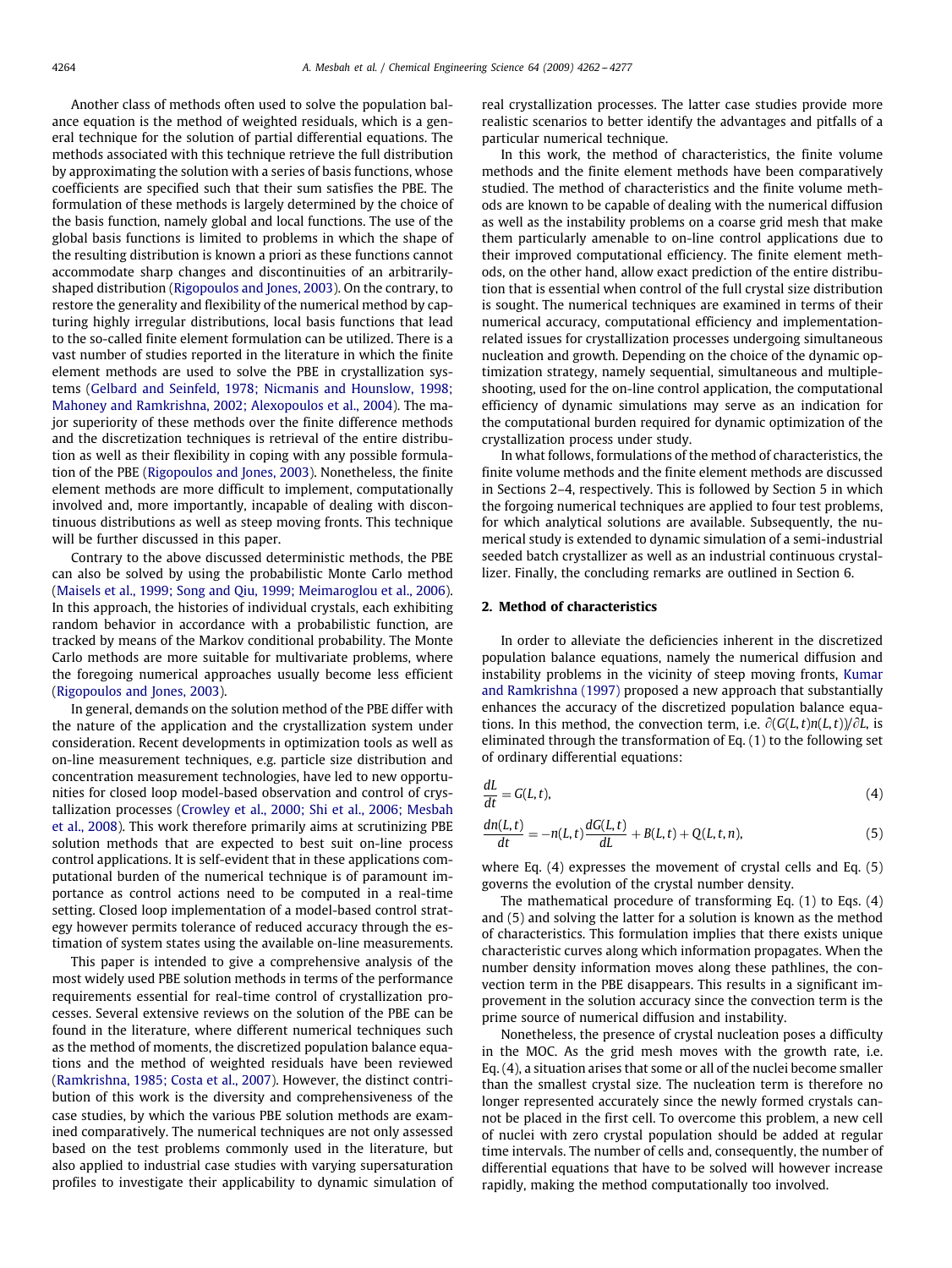The main advantage of the numerical technique proposed by [Kumar and Ramkrishna \(1997\)](#page-14-2) comes into play when the computational efficiency of the MOC is to be restored. In their approach, crystal cells are continually added at the smallest size to account for the crystal nucleation, whereas they are collapsed elsewhere to preserve the coarseness of the grid mesh. For any three size classes located such that  $L_{i+1}/L_{i-1} < r_{critical}$ , the *i*th class is collapsed and its population is assigned to the adjacent size classes while any two properties of the crystal size distribution is preserved. The crystal population fraction to be assigned to the  $(i + 1)$ th and  $(i - 1)$ th size classes should therefore satisfy

$$
\eta_{i+1} = \frac{L_i^{\zeta} L_{i-1}^{\gamma} - L_{i-1}^{\gamma} L_{i-1}^{\zeta}}{L_{i+1}^{\zeta} L_{i-1}^{\gamma} - L_{i+1}^{\gamma} L_{i-1}^{\zeta}},\tag{6}
$$

$$
\eta_{i-1} = \frac{L_i^{\zeta} L_{i+1}^{\nu} - L_{i-1}^{\nu} L_{i+1}^{\zeta}}{L_{i+1}^{\nu} L_{i-1}^{\zeta} - L_{i+1}^{\zeta} L_{i-1}^{\nu}},\tag{7}
$$

where the integer constants  $\zeta$  and  $\nu$  are chosen such that the desired properties of the distribution are conserved.

It is evident that the primary feature of the MOC is efficient calculation of the desired properties of the population, rather than approximation of the continuous distribution on a suitably fine grid mesh. It is worth noting that this technique also has the merit of adapting geometric discretization schemes, which allows to tune the coarseness of the grid mesh. Nonetheless, there are some limitations in the method of characteristics that may restrict its use. The main difficulty concerns the trade-off that has to be sought between the choice of the time step, at which new crystal cells are added to account for the nucleation, and the computational time. Accurate preservation of the number of newly born crystals necessitates short time steps. To restore the computational efficiency, a relatively small number of cells is however desirable that conflicts with the requirement on the time step.

#### **3. Finite volume methods**

The finite volume methods involve discretization of the spatial variable domains and the use of piecewise functions to approximate the derivatives with respect to the spatial variables. The resulting set of ordinary differential equations, one for each grid point, is subsequently integrated over time along lines parallel to the time axis in the time–space domain.

The family of the finite volume methods encompasses a variety of numerical schemes that differ in the grid discretization and/or in the functions used to approximate the spatial derivatives. In these methods, the hyperbolic partial differential equation of Eq. (1) reduces to a semi-discrete equation per grid point that in the case of  $Q(L, t, n) = 0$ , i.e. no inlet and outlet streams, is cast as

$$
\frac{\partial n_i}{\partial t} + \frac{1}{\Delta L} ([(Gn)_{L_i^+} - \mathbf{B}_{L_i^+}] - [(Gn)_{L_i^-} - \mathbf{B}_{L_i^-}] ) = 0, \tag{8}
$$

where **B**(*L*,*t*) =  $\int_0^L B(\xi, t) d\xi$ . Note that  $n_i(t)$  is a representative value for the number density in the cell *i* confined to  $(L_{i-1/2}, L_{i+1/2})$ ; see the cell centered finite volume grid mesh depicted in [Fig. 1.](#page-3-0) It is worth mentioning that in contrast with the finite difference methods, where the grid points constitute the computational nodes, in the finite volume methods the computations are done on the cell boundaries.

Calculation of Eq. (8) at each grid point requires values of the growth and nucleation rates as well as the number density on the cell boundaries. Though the growth and nucleation rates can be directly obtained form the kinetic expressions, estimation of the number density on the cell boundaries poses a difficulty in the foregoing



<span id="page-3-0"></span>**Fig. 1.** Cell centered finite volume grid.

formulation. The approach by which the cell-face fluxes, i.e. (*Gn*)*L*<sup>+</sup> , are approximated mainly determines the accuracy of a finite volume method. The simplest interpolation formula that can be used to approximate the number density on each cell boundary is the upwind interpolation scheme. This approximation is equivalent to using a first order backward or forward difference approximation for the partial derivatives depending on the flow direction, i.e. crystal growth/dissolution. In the case of positive convection term, i.e. crystal growth, the first order interpolation scheme leads to

$$
\frac{\partial n_i}{\partial t} + \frac{1}{\Delta L} (\left[ n_i G_{L_i^+} - \mathbf{B}_{L_i^+} \right] - \left[ n_{i-1} G_{L_i^-} - \mathbf{B}_{L_i^-} \right] ) = 0, \quad G(L) > 0. \tag{9}
$$

When the nucleation only takes place at infinitesimally small crystal sizes, the flux across the inflow boundary, i.e. *L*1<sup>−</sup> , need not be approximated since  $n_{1-} = n_{in} = B_0/G|_{L_0}$ .

The first order upwind finite volume method does not exhibit instability. It does however suffer from numerical diffusion unless a fine grid mesh is used. To circumvent the diffusion problem, higher order linear or quadratic interpolation schemes such as the piecewise polynomial interpolation formula [\(Qamar et al., 2006\)](#page-15-10)

$$
(Gn)_{L_i^+} = G_{L_i^+} \left( n_i + \frac{1+\kappa}{4} (n_{i+1} - n_i) + \frac{1-\kappa}{4} (n_i - n_{i-1}) \right)
$$
  

$$
\kappa \in [-1, 1]
$$
 (10)

can be used. Eq. (10) yields a weighted blend between the central scheme and the fully one-sided scheme for different values of  $\kappa$ .

In spite of the fact that the higher order interpolation schemes suppress numerical diffusion to a large extent, they often result in oscillatory solutions [\(Ferziger and Peric, 1996\)](#page-14-4). This problem can be rather easily tackled by limiting the flux across the cell boundaries with the aid of flux limiting functions. The latter functions ensure the monotonicity and prevent the occurrence of negative solutions. The formulation of the high order finite volume method with two of the most widely used flux limiting functions is given in [Table 1,](#page-4-0) where  $r_i^+$  and  $\phi(r_i^+)$  denote the so-called upwind ratio of two consecutive solution gradients and the flux limiting function, respectively. These schemes provide second order accuracy in smooth regions and first order accuracy in the vicinity of discontinuities [\(Qamar and](#page-15-11) [Warnecke, 2007\)](#page-15-11). Note that the flux limiting functions cannot be applied to the left and right boundaries and, therefore, the first order upwind formulation should be used in the boundary cells. A thorough analysis of various flux limiting functions can be found in [LeVeque](#page-15-12)  $(2002)$ 

### **4. Finite element methods**

The hyperbolic population balance equation can be solved in its continuous form using the finite element methods (FEMs). These techniques approximate the solution using piecewise low order polynomials that are locally nonzero and are, therefore, capable of capturing highly irregular solutions [\(Rigopoulos and Jones, 2003\)](#page-15-9). [Rawlings](#page-15-13) [et al. \(1993\)](#page-15-13) indicated that the finite element methods normally possess modest computational burden, which facilitates their use in on-line control applications. The solution procedure pertaining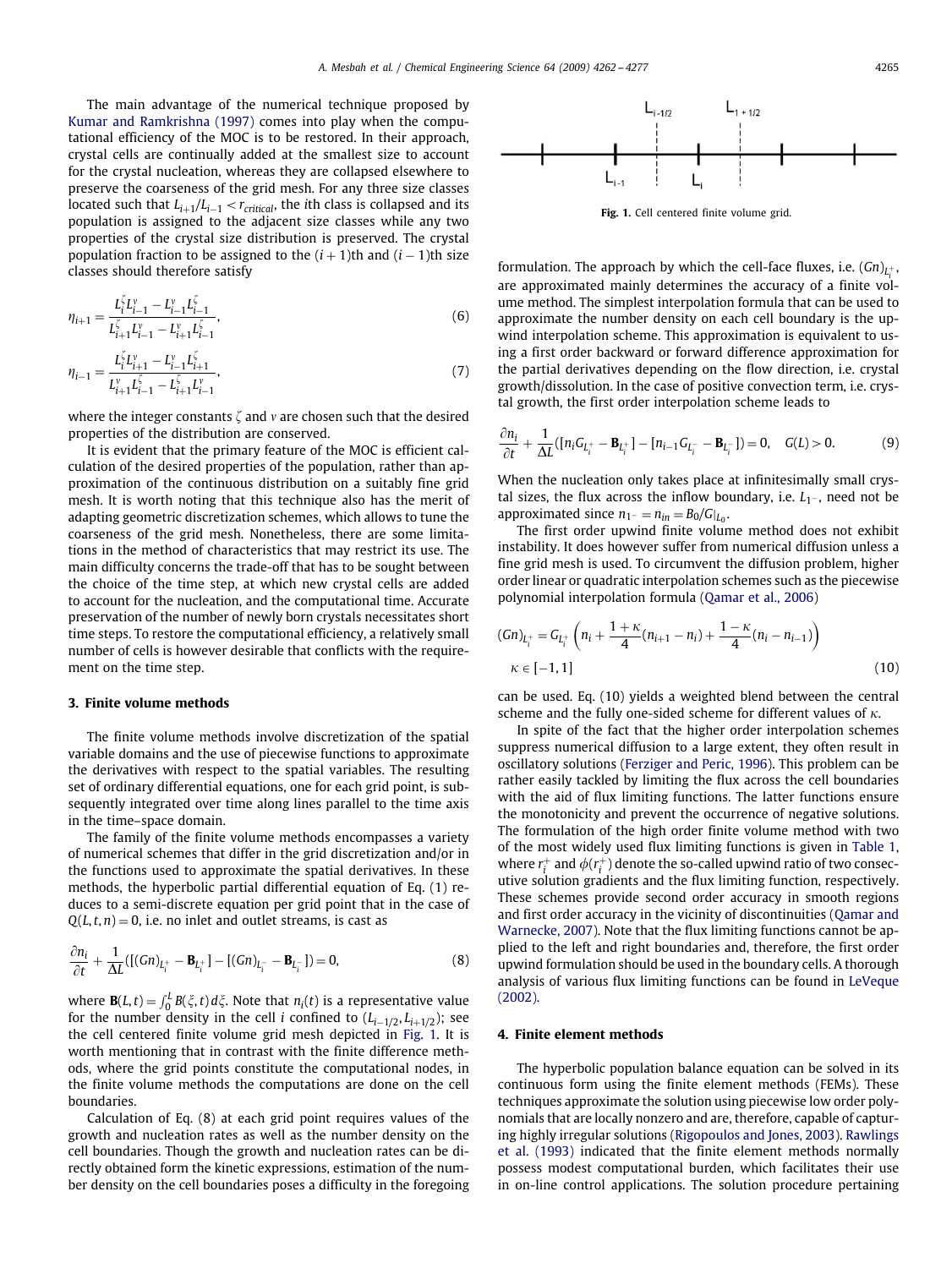The formulation of the high order finite volume method with various flux limiting functions in the case of  $G(L) > 0$ .

<span id="page-4-0"></span>[Koren \(1993\)](#page-14-5) ( $\kappa = \frac{1}{3}$ )  $((Gn)_{1/2} - \mathbf{B}_{1/2}) = G_{1/2}n_{in} - \mathbf{B}_{1/2}$  $((Gn)_{3/2} - \mathbf{B}_{3/2}) = \frac{1}{2}((G_{3/2}n_1 - \mathbf{B}_{3/2}) + (G_{3/2}n_2 - \mathbf{B}_{3/2}))$  $((Gn)_{L_i^+} - \mathbf{B}_{L_i^+}) = ((G_{L_i^+} n_i - \mathbf{B}_i) + \frac{1}{2} \phi(r_i^+)[(G_{L_i^+} n_i - \mathbf{B}_i) - (G_{L_i^+} n_{i-1} - \mathbf{B}_{i-1})]), \quad i = 1, ..., N-1$  $((Gn)_{N+1/2} - \mathbf{B}_{N+1/2}) = ((G_{N+1/2}n_N - \mathbf{B}_N) + \frac{1}{2}[(G_{N+1/2}n_N - \mathbf{B}_N) - (G_{N+1/2}n_{N-1} - \mathbf{B}_{N-1})])$  $r_i^+ = \frac{(\mathbf{G}_{l_i^+} n_{i+1} - \mathbf{B}_{i+1}) - (\mathbf{G}_{l_i^+} n_{i} - \mathbf{B}_{i}) + \varepsilon}{(\mathbf{G}_{l_i^+} n_{i} - \mathbf{B}_{i}) - (\mathbf{G}_{l_i^+} n_{i-1} - \mathbf{B}_{i-1}) + \varepsilon}$  $\phi(r_i^+) = \max(0, \min(2r_i^+, \min(\frac{1}{3} + \frac{2}{3}r_i^+, 2)))$ [van Leer \(1985\)](#page-15-14) ( $\kappa = -1$ )  $((Gn)_{1/2} - \mathbf{B}_{1/2}) = G_{1/2}n_{in} - \mathbf{B}_{1/2}$  $((Gn)_{3/2} - \mathbf{B}_{3/2}) = \frac{1}{2}((G_{3/2}n_1 - \mathbf{B}_{3/2}) + (G_{3/2}n_2 - \mathbf{B}_{3/2}))$  $((Gn)_{L_i^+} - \mathbf{B}_{L_i^+}) = ((G_{L_i^+} n_i - \mathbf{B}_i) + \frac{1}{2} \phi(r_i^+) [(G_{L_i^+} n_{i+1} - \mathbf{B}_{i+1}) - (G_{L_i^+} n_i - \mathbf{B}_i)]), \quad i = 1, ..., N$ *i i i*  $r_i^+ = \frac{(G_{L_i^+} n_i - \mathbf{B}_i) - (G_{L_i^+} n_{i-1} - \mathbf{B}_{i-1}) + \varepsilon}{(G_{L_i^+} n_{i-1} - \mathbf{B}_{i-1}) - (G_{L_i^+} n_{i-1} - \mathbf{B}_{i-1}) + \varepsilon}$  $(G_{L_i^+} n_{i+1} - B_{i+1}) - (G_{L_i^+} n_i - B_i) + \varepsilon$  $\phi(r_i^+) = \frac{|r_i^+| + r_i^+|}{1 + |r_i^+|}$ 

to these methods can be generally summarized in the following steps:

- 1. The spatial domain is first divided into *ne* elements. The discretization scheme has to be selected carefully as it may have a profound impact on the accuracy and computational efficiency of the solution. In general, the discretization scheme should be tailored to the needs of the problem under consideration to achieve the best performance. For simultaneous nucleation and growth problems, geometric discretization schemes are often suited best since they provide a refined grid mesh at smaller size ranges to capture nucleation, while covering a broad range of size that is essential for large and size-dependent crystal growth rates.
- 2. The continuous number density function, i.e. *n*(*L*,*t*), should then be approximated by a basis function. There is a variety of choices for the basis function depending on its order. The majority of FEM applications are favored to the higher order basis functions such as cubic splines (Gelbard and Seinfeld, 1978; Eyre et al., 1988), wavelets (Chen et al., 1996; Liu and Cameron, 2003), Chebyshev polynomials [\(Sandu and Borden, 2003\)](#page-15-15) and high order Lagrange interpolation polynomials (Nicmanis and Hounslow, 1998; Alexopoulos et al., 2004; Roussos et al., 2005). Nonetheless, [Mahoney and Ramkrishna \(2002\)](#page-15-1) and [Rigopoulos and Jones](#page-15-9) [\(2003\)](#page-15-9) used linear basis functions to solve the dynamic PBE. Though the FEM formulation using the linear basis functions is free from structural complexities inherent in the higher order functions and is therefore far easier to implement, fairly accurate results can only be obtained at the cost of large number of nodal points. The first order basis functions normally accommodate a much finer grid mesh in the same amount of computational time as the higher order basis functions since the latter functions require many more evaluations and interpolations for the same number of nodal points.
- 3. Next step is to formulate the weighted residual expressions. According to the formulation proposed by [Finlayson \(1980\),](#page-14-6) the weighted residual expressions are obtained by multiplying the PBE

$$
F(L,t) = \frac{\partial n(L,t)}{\partial t} + \frac{\partial (G(L,t)n(L,t))}{\partial L} - B(L,t) - Q(L,t,n) = 0 \tag{11}
$$

by a weight function. This results in the following weighted residual expression for each element

$$
\int_{\Omega_e} \omega(L) F(L, t) = 0,\tag{12}
$$

which indicates that the function *F*(*L*,*t*) is orthogonal to the weight function  $\omega(L)$ . Common choices for the weight function include Dirac delta functions, i.e.  $\omega(L) = \delta(L - L_i)$ , resulting in collocation on finite element methods (Gelbard and Seinfeld, 1978; Alexopoulos et al., 2004; Rigopoulos and Jones, 2003) and the basis functions themselves, leading to Galerkin's techniques (Chen et al., 1996; Mahoney and Ramkrishna, 2002; Roussos et al., 2005). In the collocation methods, Eq. (12) should be evaluated at the nodal points, whereas in the latter methods it has to be integrated over each

element; implying that the Galerkin's techniques are computationally more expensive. A comparative analysis of various integration formulas used to solve the Galerkin's methods can be found in [Roussos et al. \(2005\).](#page-15-16)

4. The resulting set of stiff nonlinear algebraic differential equations is integrated in time.

In the application of FEMs to processes in which nucleation only occurs at infinitesimally small crystal sizes, handling of the nucleation term requires special care. Since the nucleation is implemented as a point source at the first nodal point, the common continuous non-singular basis functions cannot resolve the pulse-like nucleation term. Hence, it is assumed that the nucleation spreads over a specified size range (Rigopoulos and Jones, 2003; Alexopoulos and Kiparissides, 2005). This approach may however severely suffer from numerical problems as the number density at size zero possesses two values corresponding to the initial distribution and the nucleation rate. This incompatibility between the initial condition, i.e. initial distribution, and the boundary condition, i.e. nucleation rate, gives rise to moving discontinuities in the numerical solution that can be dealt with by means of discontinuous finite element methods [\(Mahoney and Ramkrishna, 2002\)](#page-15-1).

Another numerical problem that is commonly encountered in the finite element methods arises from the convective nature of the PBE. The basis functions are evaluated at interior points of each element. As a result, information flows to the nodal points from both ends of the element. However, this mechanism is not entirely valid for the numerical solution of the PBE due to the convective nature of the crystal growth phenomenon, i.e. crystals only grow in one direction from smaller to larger sizes. The numerical instability problems that arise from the foregoing shortcoming of the FEM formulation may be alleviated by adopting a geometric grid discretization scheme and tuning its resolution. Another common practice to suppress this numerical problem is to include an artificial diffusion term to dampen the oscillations that appear in distributions with steep moving fronts (Alexopoulos et al., 2004; Roussos et al., 2005). The latter approach might be more appealing as the growth problems are best solved on a uniform grid mesh.

In this study, both the orthogonal collocation on finite elements (OCFE) and the Galerkin's on finite element method (GFEM) are studied. The continuous number density function over each element is approximated by

$$
n_e(L, t) = \sum_{j=1}^{np} n_j^e(t) \varphi_j^e(L),
$$
\n(13)

where  $np$  and  $\varphi_j^e(L)$  denote the nodal points and the basis functions, respectively. In order to investigate the effect of the basis functions on performance of either of the finite element methods, high order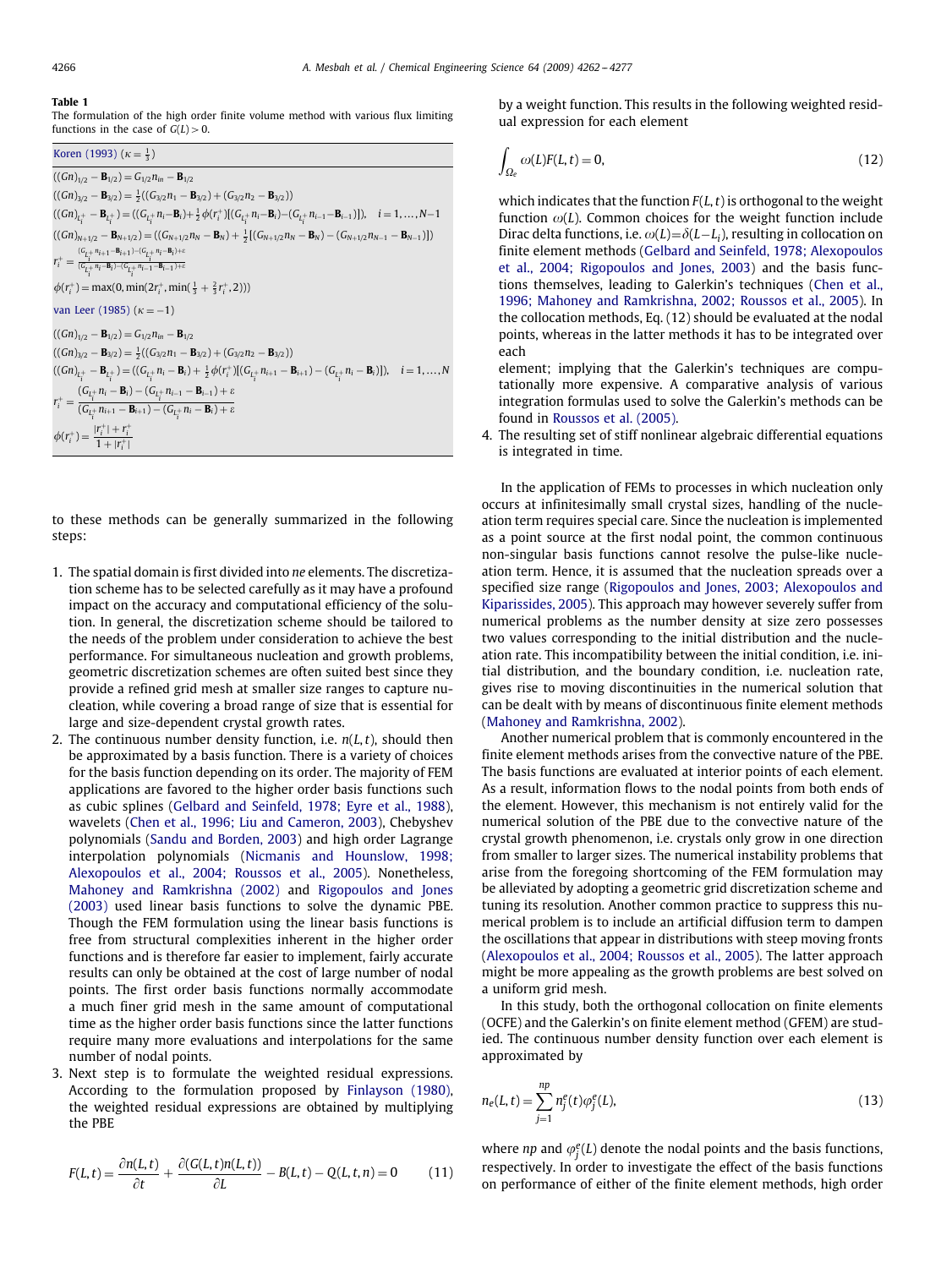Lagrange interpolation polynomials

$$
\varphi_j^e(L) = \prod_{j=1, j \neq i}^{nc+1} \frac{(L - L_j^e)}{(L_i^e - L_j^e)}
$$
(14)

as well as the linear basis function

$$
\varphi(L)_{[j-1,j]} = \left(\frac{L - L_{j-1}}{L_j - L_{j-1}}, \frac{L_j - L}{L_j - L_{j-1}}\right) \tag{15}
$$

are used to approximate the number density function. In the latter case, the number density over an element is expressed as

$$
n(L, t)_{[j-1,j]} = n(L_{j-1}, t) \frac{L - L_{j-1}}{L_j - L_{j-1}} + n(L_j, t) \frac{L_j - L}{L_j - L_{j-1}}.
$$
\n(16)

### **5. Results and discussion**

The method of characteristics, the finite volume methods and the finite element methods are used to solve various crystallization processes undergoing simultaneous nucleation and growth. The following features of the solution methods are thoroughly investigated:

- the effect of cell elimination in the method of characteristics,
- the impact of the interpolation formula in the finite volume methods and
- the choice of the basis function and the weight function in the finite element methods.

In order to validate the numerical solution methods, they are first applied to four test problems with constant supersaturation, for which analytical solutions are available. Besides examining the implementation-related issues, the performance of the solution methods is assessed with respect to their numerical accuracy and computational efficiency. The accuracy of the numerical techniques is quantified in terms of the errors in the zeroth and the third moments of the number density distribution

$$
m_i - \text{error} = |(m_i)_{analytical} - (m_i)_{numerical}|, \quad i = 0, 3. \tag{17}
$$

The zeroth and the third moments defined as

$$
m_i = \int_{L_{\min}}^{L_{\max}} n(L, t)L^i \, dL, \quad i = 0, 3 \tag{18}
$$

correspond to the total number of crystals and the total crystal volume, respectively. The integrals are evaluated using the trapezoidal rule.

Numerical simulation of real crystallization systems is further complicated by the nonlinear dependence of crystallization phenomena on process variables, e.g. temperature, solute concentration, etc. This study is therefore extended to dynamic simulation of a semiindustrial seeded batch crystallizer and an industrial continuous crystallizer. The mode of operation of the crystallization processes is chosen such that the population balance model of the systems under consideration can also be solved analytically to be able to analyze the numerical accuracy of the solution methods for real case studies. The main feature that makes the latter case studies particularly interesting is their time-varying supersaturation profile, which enables a more realistic comparison of the various solution methods.

All the test problems presented in this section are implemented in MATLAB (version 7.5.0.342), where the initial value problems are solved using the Euler integration method. The reported CPU times correspond to the Microsoft Windows XP (Professional) operating system running on a Genuine Intel(R) T2050 @1.60 GHz processor with 1 GB RAM.

*5.1. Test problem 1: size-independent growth of a pre-existing distribution*

The first test problem concerns size-independent growth of a complex initial distribution. Though in practice initial distributions are normally of Gaussian type, under certain circumstances, for instance burst of infinitesimally crystals after insertion of seeds to a supersaturated solution, they can exhibit extremely sharp discontinuities. This test problem, taken from [Qamar et al. \(2006\),](#page-15-10) allows us to analyze how the solution methods deal with the discontinuities of different type.

The initial number density, distributed over an equidistant grid mesh from  $L_{\text{min}} = 0 \,\mu\text{m}$  to  $L_{\text{max}} = 100 \,\mu\text{m}$ , is defined as

$$
n(L,0) = \begin{cases}\n0.0 & \text{if } L \le 2.0, \\
10^9 & \text{if } 2.0 < L \le 10.0, \\
0.0 & \text{if } 10.0 < L \le 18.0, \\
10^9 \cos^2(\pi(L - 26)/64) & \text{if } 18.0 < L \le 34.0, \\
0.0 & \text{if } 34.0 < L \le 42.0, \\
10^9 (1 - (L - 50)^2/64))^{0.5} & \text{if } 42.0 < L \le 58.0, \\
0.0 & \text{if } 58.0 < L \le 66.0, \\
10^9 \exp(-(L - 70)^2/\Delta L^2) & \text{if } 66.0 < L \le 74.0, \\
0.0 & \text{if } L > 74.0,\n\end{cases}
$$
\n(19)

where  $\Delta L = (L_{\text{max}} - L_{\text{min}})/(N - 1)$  and *N* denotes the number of grid points. The analytical solution to this problem is

$$
n(L, t) = n_0(L - Gt),
$$
\n(20)

which implies that the initial distribution is shifted for a distance of *Gt*. *G* is assumed to be 0.1 m*/*s.

[Fig. 2](#page-6-0) presents the comparison of various numerical schemes after integration time of 60 s. The errors and computational times corresponding to the integration time step, *dt*, of 0.1 s are listed in [Table 2.](#page-6-1) Clearly, the method of characteristics provides the most accurate results. On the contrary, results of the first order upwind finite volume method are very diffusive. This problem is to a large extent alleviated in the high order finite volume methods combined with flux limiting functions. Note that it is vital to use the flux limiting function to suppress the oscillations inherent in the high order finite volume methods and, consequently, circumvent negative solutions; see [Fig. 2\(](#page-6-0)c). The choice of the flux limiting function, namely [van Leer \(1985\)](#page-15-14) and [Koren \(1993\),](#page-14-5) barely affects the accuracy and computational burden of the high order finite volume method.

The orthogonal collocation method and the Galerkin's method, on the other hand, provide less promising results. The orthogonal collocation with the linear basis function yields reasonable predictions, comparable to the first order upwind finite volume method in terms of the numerical accuracy. This is due to the fact that this method consists of collocation on linear elements with an upwind propagation of growth to ensure the stability of the scheme. On the contrary, the orthogonal collocation and Galerkin's methods with the Lagrange basis function, which do no exploit such stability condition, display oscillatory behavior. This problem can be overcome to a certain extent either by employing the so-called artificial diffusion term or increasing the number of elements as demonstrated in [Fig. 2\(](#page-6-0)e) and (f), respectively. In the latter figure *ne* represents the number of finite elements, whereas *nc* is the degree of the Lagrange interpolation polynomial. Even though increasing the number of elements slightly improves the results, the Galerkin's method fails to fully suppress the oscillations with reasonable number of elements. The finite element methods are less attractive than the high order finite volume methods with flux limiting functions even in terms of the computational efficiency.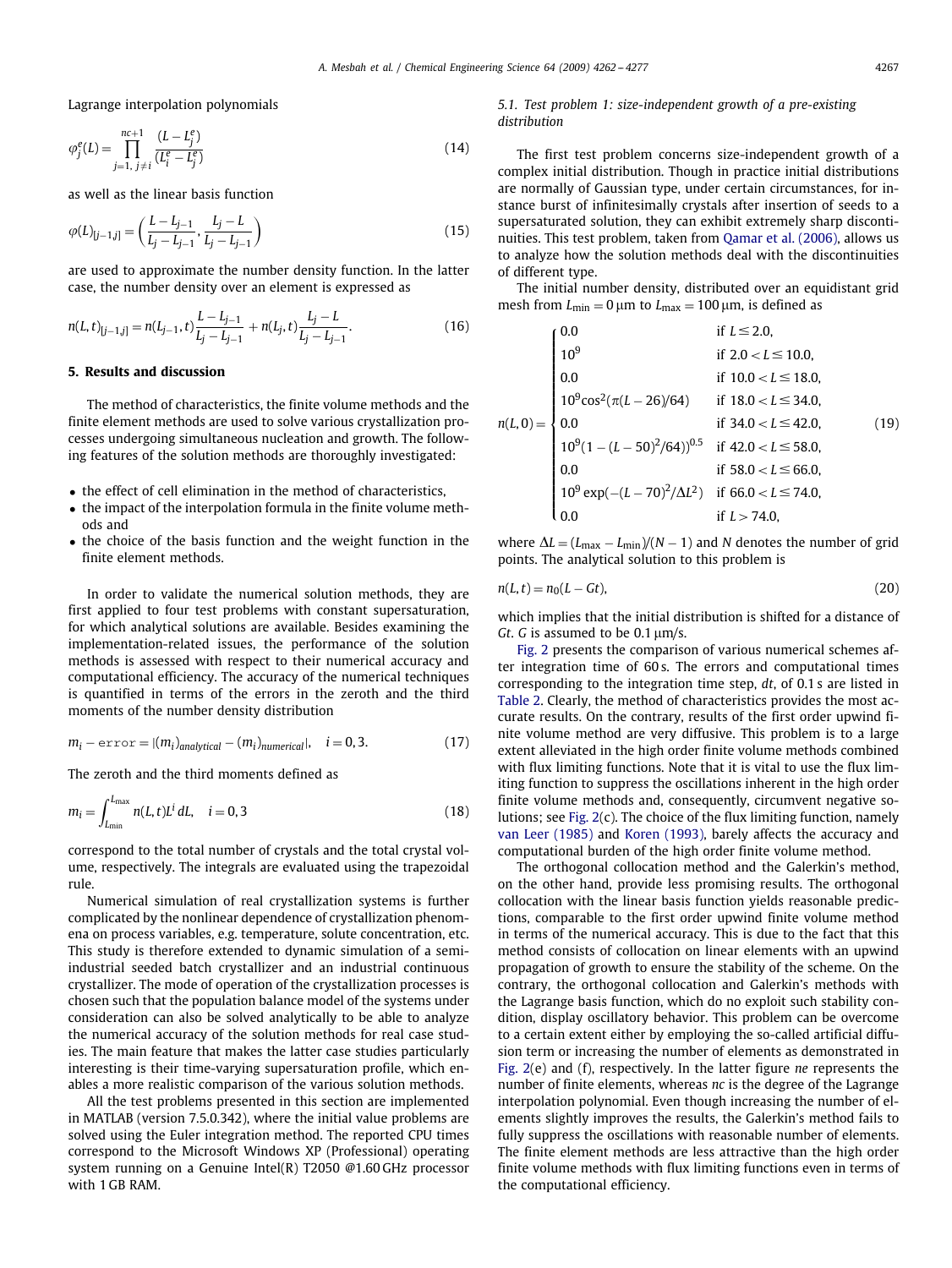

<span id="page-6-0"></span>Fig. 2. Comparison of analytical and numerical results for test problem 1. (a) Method of characteristics. (b) Finite volume methods. (c) High order finite volume method (no flux limiting function). (d) Orthogonal collocation (linear basis function). (e) Orthogonal collocation (Lagrange basis function). (f) Galerkin on finite element (Lagrange basis function).

| Table 2                                                                              |  |
|--------------------------------------------------------------------------------------|--|
| Errors and computational times of test problem 1 ( $t_{end}$ = 60s and $dt$ = 0.1s). |  |

|                          | Ngrids | $CPU$ time $(s)$ | $m_0$ error $(\%)$ | $m_3$ error $(\%)$ |
|--------------------------|--------|------------------|--------------------|--------------------|
| <b>MOC</b>               | 100    | 0.21             | 0.12               | 0.15               |
| First order FVM          | 100    | 0.16             | 3.70               | 0.50               |
| High order FVM: van Leer | 100    | 0.16             | 1.72               | 0.26               |
| High order FVM: Koren    | 100    | 0.18             | 1.72               | 0.22               |
| OCM: linear B.F.         | 100    | 0.24             | 3.95               | 0.90               |
| OCM: Lagrange B.F.       | 75     | 0.40             | 5.28               | 2.63               |
|                          |        |                  |                    |                    |

### *5.2. Test problem 2: nucleation and size-independent growth from a clear solution*

This test problem involves simultaneous nucleation and sizeindependent growth from a clear solution, i.e. unseeded batch crys<span id="page-6-1"></span>tallization. According to [Hounslow et al. \(1988\),](#page-14-7) for this case the population balance equation becomes

$$
n(L,t) = \frac{B_0}{G} u\left(t - \frac{L}{G}\right),\tag{21}
$$

where *u* is the unit step function. It follows that the number density in the *i*th interval is

$$
n_{i} = \begin{cases} \frac{\Delta L_{i} B_{0}}{G} & L_{i+1} \leq tG, \\ \frac{B_{0}(tG - L_{i})}{G} & L_{i+1} \geq tG > L_{i}, \\ 0 & L_{i} > tG. \end{cases}
$$
(22)

As the solution is a discontinuity that moves with time, this is an illconditioned problem exhibiting severe numerical instabilities. Here, *B*<sup>0</sup> and *G* are both taken as 1.0.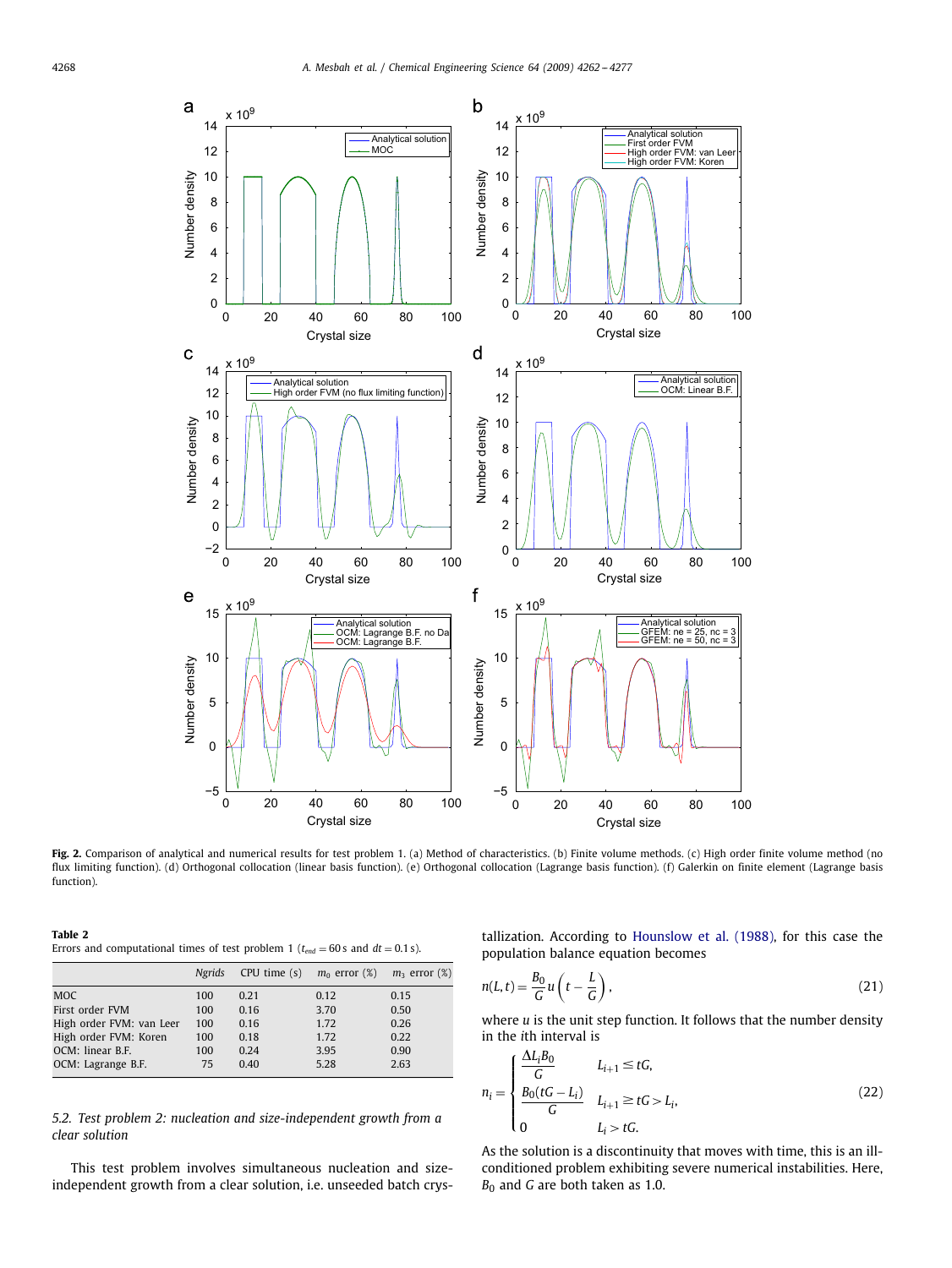

Fig. 3. Comparison of analytical and numerical results for test problem 2. (a) Method of characteristics. (b) Finite volume methods. (c) Orthogonal collocation (linear basis function). (d) Orthogonal collocation (Lagrange basis function). (e) Galerkin on finite element (Lagrange basis function).

The numerical and analytical results are depicted in [Fig. 3.](#page-7-0) Yet again the method of characteristics gives the best numerical accuracy. This is however obtained at the cost of much higher computational time as opposed to the other numerical techniques. An effective way to restore the computational efficiency of the method of characteristics without jeopardizing its accuracy is to collapse the redundant cells and assign their population to the adjacent cells such that any two desired properties of the distribution are conserved. This strategy drastically reduces the computational burden, while preserving the numerical accuracy of the solution rather well; see [Table 3.](#page-8-0)

[Fig. 3\(](#page-7-0)b) reveals that the first order upwind as well as the high order finite volume methods with flux limiting functions yield stable results. The accuracy of the solution at the steep moving front is however impaired due to the numerical diffusion. This effect can be partially mitigated, in particular for the first order upwind finite volume method, by the use of a finer grid mesh; see [Table 3.](#page-8-0) Since <span id="page-7-0"></span>the orthogonal collocation method with the linear basis function is stable, its numerical accuracy can also be improved by increasing the number of elements; obviously at the expense of higher computational time. The orthogonal collocation and Galerkin's methods with the Lagrange basis function, on the other hand, pose an additional difficulty as they are not numerically stable. Likewise the previous test problem, their stability is restored fairly well either by introducing the artificial diffusion term or increasing the number of elements. [Table 3](#page-8-0) indicates that the finite element methods are much less numerically accurate than the other techniques.

### *5.3. Test problem 3: nucleation and size-independent growth of a pre-existing distribution*

The third test problem consists of crystal nucleation at infinitesimally small sizes and size-independent growth. The square step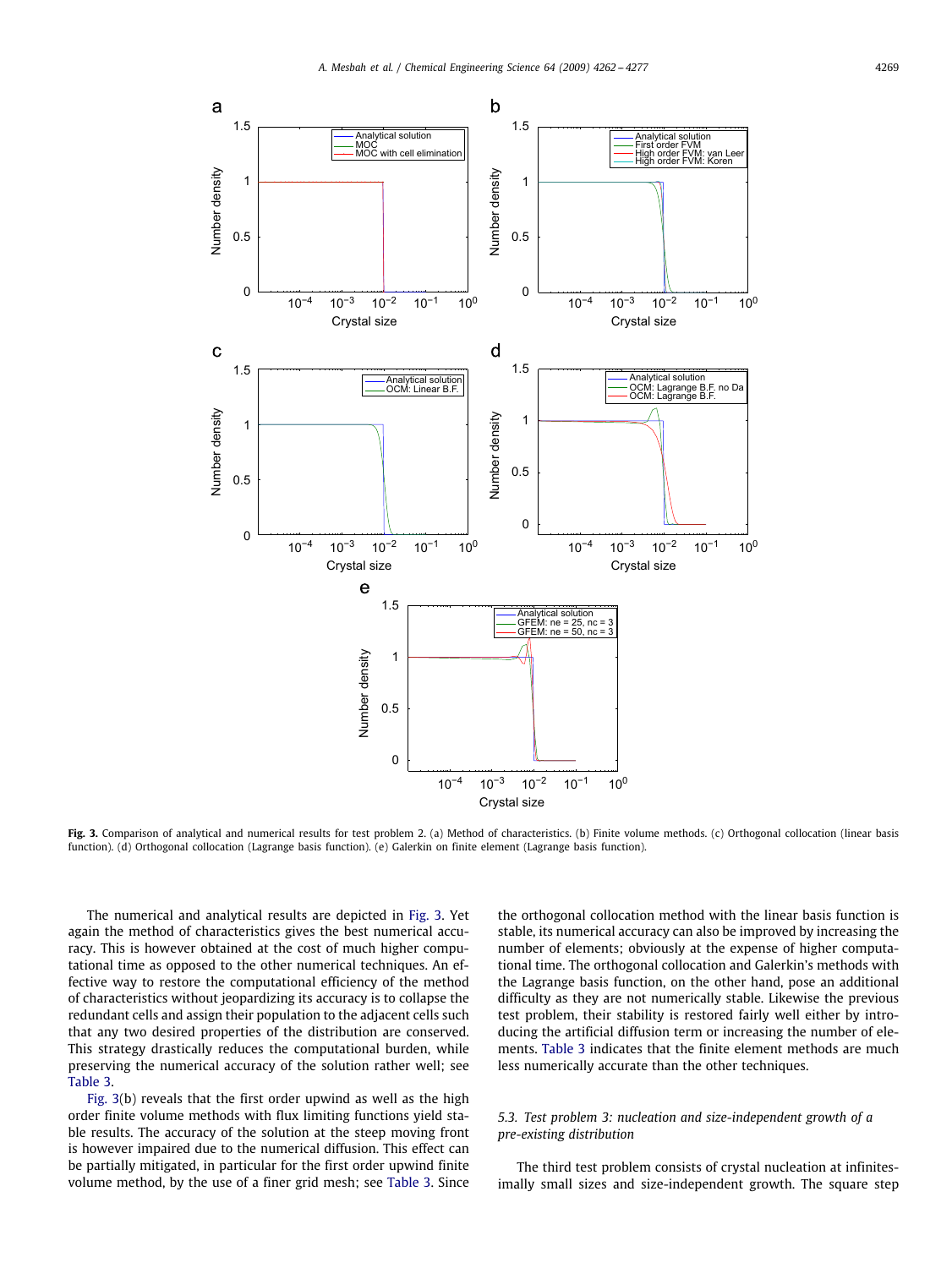Errors and computational times of test problem 2: effect of discretization on the accuracy of the calculated moments ( $t_{end}$  = 0.01 s and  $dt$  = 10<sup>-5</sup> s).

|                          | Ngrids | CPU time(s) | $m_0$ error $(\%)$ | $m_3$ error $(\%)$ |
|--------------------------|--------|-------------|--------------------|--------------------|
| <b>MOC</b>               | 1000   | 69.62       | 0.07               | 0.13               |
| MOC: cell elimination    | 28     | 0.61        | 0.10               | 0.41               |
| First order FVM          | 100    | 0.89        | 4.19               | 46.74              |
|                          | 200    | 2.15        | 1.69               | 29.26              |
| High order FVM: van Leer | 100    | 0.88        | 1.19               | 3.75               |
|                          | 200    | 2.22        | 0.69               | 0.51               |
| High order FVM: Koren    | 100    | 0.90        | 1.19               | 3.66               |
|                          | 200    | 2.15        | 0.69               | 0.55               |
| OCM: linear B.F.         | 100    | 0.97        | 8.71               | 49.05              |
|                          | 200    | 2.22        | 4.21               | 31.93              |
| OCM: Lagrange B.F.       | 75     | 1.30        | 9.11               | 37.49              |
| GFEM: Lagrange B.F.      | 150    | 2.83        | 3.04               | 26.33              |

initial number density distribution is

<span id="page-8-0"></span>
$$
n(L, 0) = \begin{cases} 100 & 0.4 \le L \le 0.6, \\ 0.01 & \text{elsewhere,} \end{cases}
$$
 (23)

where the crystal size range is  $0 \le L \le 2.0$ . Assuming that the nucleation term has the following dependence on time

$$
B_0 = 100 + 10^6 \exp(-10^4 (t - 0.215)^2), \tag{24}
$$

the analytical solution to this problem is expressed as [\(Lim et al.,](#page-15-17) [2002\)](#page-15-17)

$$
n(L,t) = \begin{cases} 100 + 10^{6} \exp(-10^{4}) \\ \times ((Gt - L) - 0.215)^{2}) & 0.0 \le L \le Gt, \\ 100 & 0.4 \le L - Gt \le 0.6, \\ 0.01 & \text{elsewhere.} \end{cases}
$$
(25)



<span id="page-8-1"></span>Fig. 4. Comparison of analytical and numerical results for test problem 3. (a) Method of characteristics. (b) Finite volume methods. (c) Orthogonal collocation (linear basis function). (d) Orthogonal collocation (Lagrange basis function). (e) Galerkin on finite element (Lagrange basis function).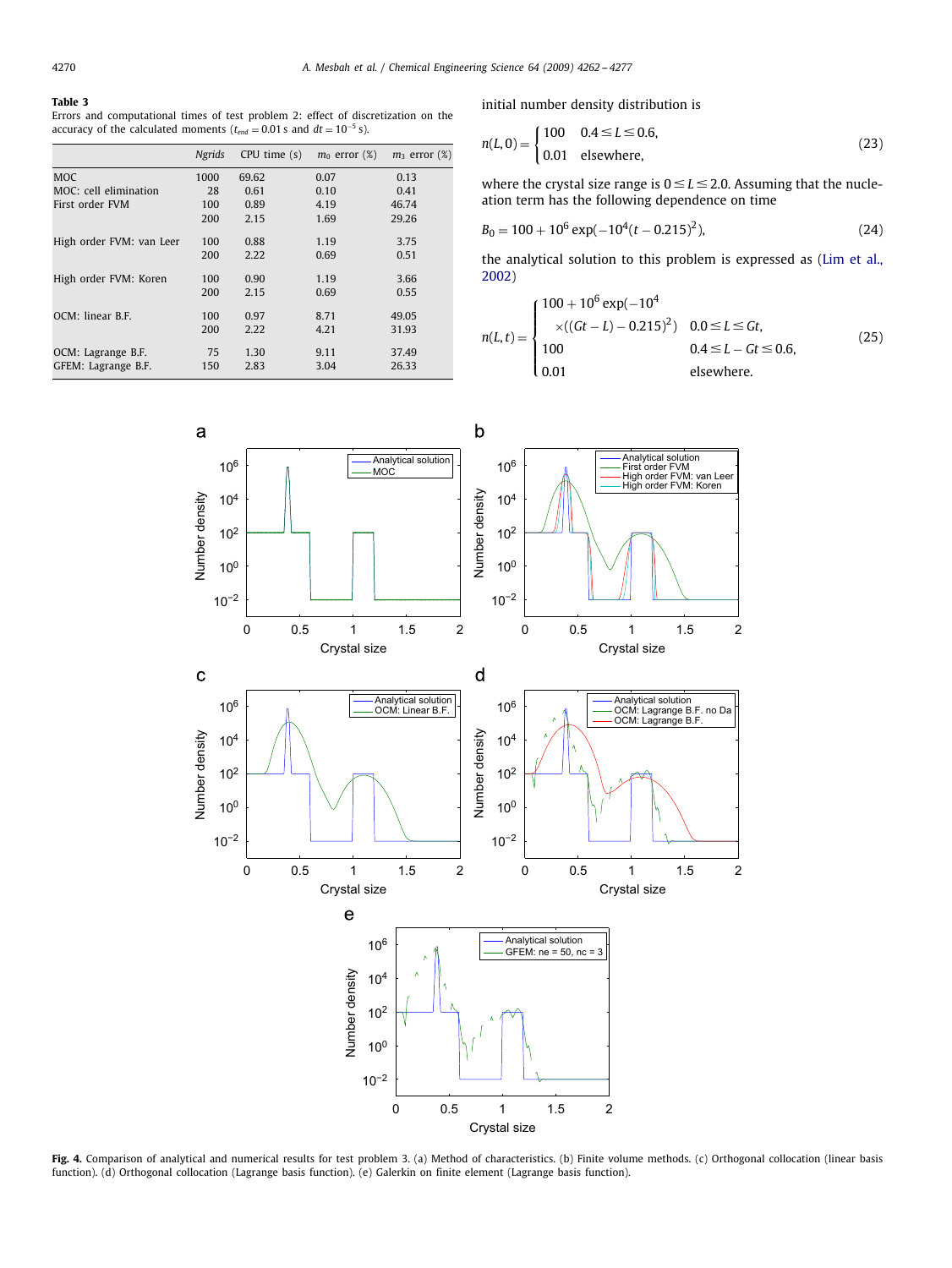Errors and computational times of test problem 3 ( $t_{end} = 0.6$  s and  $dt = 10^{-3}$  s).

|                          | Ngrids | $CPU$ time $(s)$ | $m_0$ error $(\%)$ | $m_3$ error $(\%)$ |
|--------------------------|--------|------------------|--------------------|--------------------|
| <b>MOC</b>               | 200    | 1.14             | 0.01               | 0.82               |
| First order FVM          | 200    | 0.72             | 2.34               | 6.13               |
| High order FVM: van Leer | 200    | 0.75             | 1.63               | 1.15               |
| High order FVM: Koren    | 200    | 0.75             | 1.54               | 1.41               |
| OCM: linear B.F.         | 200    | 0.76             | 2.95               | 9.67               |
| OCM: Lagrange B.F.       | 150    | 1.11             | 3.28               | 14.43              |
|                          |        |                  |                    |                    |

#### <span id="page-9-1"></span>**Table 5**

The parameters of test problem 4.

| $B_0$           | ՄՕ | $N_0$ | L <sub>0</sub> | $L_{0,n}$ |
|-----------------|----|-------|----------------|-----------|
| 10 <sup>5</sup> |    | 10    | 0.01           | 0.001     |

Eq. (25) implies that the solution comprises of a discontinuous shock and a narrow wave, originated from the seed distribution and the nucleation, respectively, that move with time. Here, *G* is considered to be  $1.0$ 

The numerical results are shown in [Fig. 4.](#page-8-1) As can be seen, the method of characteristics solves the problem very well. Application of the first order upwind finite volume method and the orthogonal collocation method with the linear basis function lead to very diffusive solutions, whereas the high order finite volume methods with flux limiting functions resolve the discontinuous profiles rather well; see the errors listed in [Table 4.](#page-9-0) Interestingly, neither the orthogonal collocation method nor the Galerkin's method with the Lagrange basis function can give reasonable numerical results. [Fig. 4\(](#page-8-1)d) and (e) demonstrate that these methods suffer from severe oscillation. [Qamar et al. \(2006\)](#page-15-10) also reported that PARSIVAL, which is a commercial package using hp-Galerkin's finite element method as its core scheme [\(Wulkow et al., 2001\)](#page-15-18), gives highly oscillatory solution for this problem.

### *5.4. Test problem 4: exponential nucleation and size-independent growth of a pre-existing distribution*

This test problem concerns a process with exponential nucleation

$$
\mathbf{B}(L) = \frac{B_0}{L_{0,n}} \exp\left(-\frac{L}{L_{0,n}}\right)
$$
 (26)

and size-independent growth, i.e.  $G = G_0$ . The process starts with a pre-existing population of the form

$$
n_0(L) = \frac{N_0}{L_0} \exp\left(-\frac{L}{L_0}\right). \tag{27}
$$

According to [Kumar and Ramkrishna \(1997\),](#page-14-2) the analytical solution to this problem is expressed as

$$
n(t, L) = n_0(L - Gt) + \frac{B_0}{G_0} \left[ \exp\left(-\frac{L_{low}}{L_{0,n}}\right) - \exp\left(-\frac{L}{L_{0,n}}\right) \right],
$$
  
\n
$$
L_{low} = \max(L_0, L - G_0 t),
$$
\n(28)

where the parameters are listed in [Table 5.](#page-9-1) This problem is more complex than the previous test problem in that the new crystals are born in all size classes, i.e. crystal cells, rather than only the first one.

To solve this problem, the spatial domain is partitioned using the geometric discretization scheme

$$
L_{1/2} = L_{\min}, \quad L_{i+1/2} = L_{\min} + 2^{(i-N)/q} (L_{\max} - L_{\min}), \quad i = 1, ..., N,
$$
 (29)

where *N* and *q* are taken as 100 and 7, respectively. The geometric scheme enables one to better capture the initial part of the number <span id="page-9-0"></span>density distribution with sufficient number of cells, while avoiding a very fine grid mesh that may be detrimental to the computational efficiency of the solution method.

The numerical results are compared with the analytical solution in [Fig. 5.](#page-10-0) Though numerical predictions of the method of characteristics are in excellent agreement with the analytical solution, this approach is much more computationally involved than the other methods. This is due to the fact that at each integration time step a cell is added to account for the newly created crystals. As a result, the number of cells rises from 100 to 1100 given that  $t_{end} = 10^{-2}$  s and *dt* = 10<sup>−5</sup> s. The redundant cells are therefore eliminated, while preserving two desired moments of the number distribution. As shown in [Table 6,](#page-10-1) in spite of the significant improvement in the computational efficiency, the accuracy of the numerical results remains almost intact. Likewise the previous case studies, the high order finite volume methods with flux limiting functions exhibit superior performance to the first order upwind finite volume method and the collocation method with the linear basis function. The finite element methods with the Lagrange basis function yet again fail to capture the steep moving front as depicted in [Fig. 5\(](#page-10-0)d) and (e).

#### *5.5. Semi-industrial seeded batch crystallizer*

The numerical solution methods are used to simulate a semiindustrial 75-l draft tube crystallizer [\(Mesbah et al., 2008\)](#page-15-19). The process at hand is seeded fed-batch evaporative crystallization of an ammonium sulphate–water system. The initial seeds possess a lognormal distribution

$$
n(L,0) = \left(\frac{\varepsilon}{K_{\nu}L^3}\right) \frac{1}{\ln(\sigma_{g,1})\sqrt{2\pi}L} \exp\left(-\frac{\left(\ln\left(\frac{L}{L_{0,g1}}\right)\right)^2}{2(\ln(\sigma_{g,1}))^2}\right),\tag{30}
$$

which is discretized by using an equidistant grid mesh comprised of 1200 crystal cells.

The empirical expressions realized to model the crystal nucleation at infinitesimally small sizes and the size-independent crystal growth rate are

$$
B_0 = k_b m_3 G,\tag{31}
$$

$$
G = k_g (C - C^*)^g,
$$
\n(32)

respectively. It is well evident that the nucleation and crystal growth rates are nonlinear functions of the solute concentration that may further complicate the solution of the population balance equation.

The analytical solution to the PBE, i.e. Eq. (2), with the given power law kinetic expressions can be obtained by multiplying Eq. (2) by *L<sup>i</sup> dL* and, subsequently, integrating over the entire crystal size domain. This results in the following set of ordinary differential equations known as the moment model

$$
\frac{dm_0}{dt} = B_0 - \frac{m_0 Q_p}{V}, \n\frac{dm_i}{dt} = iGm_{i-1} - \frac{m_i Q_p}{V}, \quad i = 1, ..., 4.
$$
\n(33)

Eq. (33) suggests that the analytical solution to this crystallization problem consists of the first five leading moments of the crystal size distribution. As the kinetic expressions are dependent on the solute concentration, the solute concentration balance

$$
\frac{dC}{dt} = \frac{\frac{Q_p(C^* - C)}{V} + 3K_v G m_2 (k_1 + C)}{1 - K_v m_3} + \frac{k_2 H_{in}}{1 - K_v m_3} \tag{34}
$$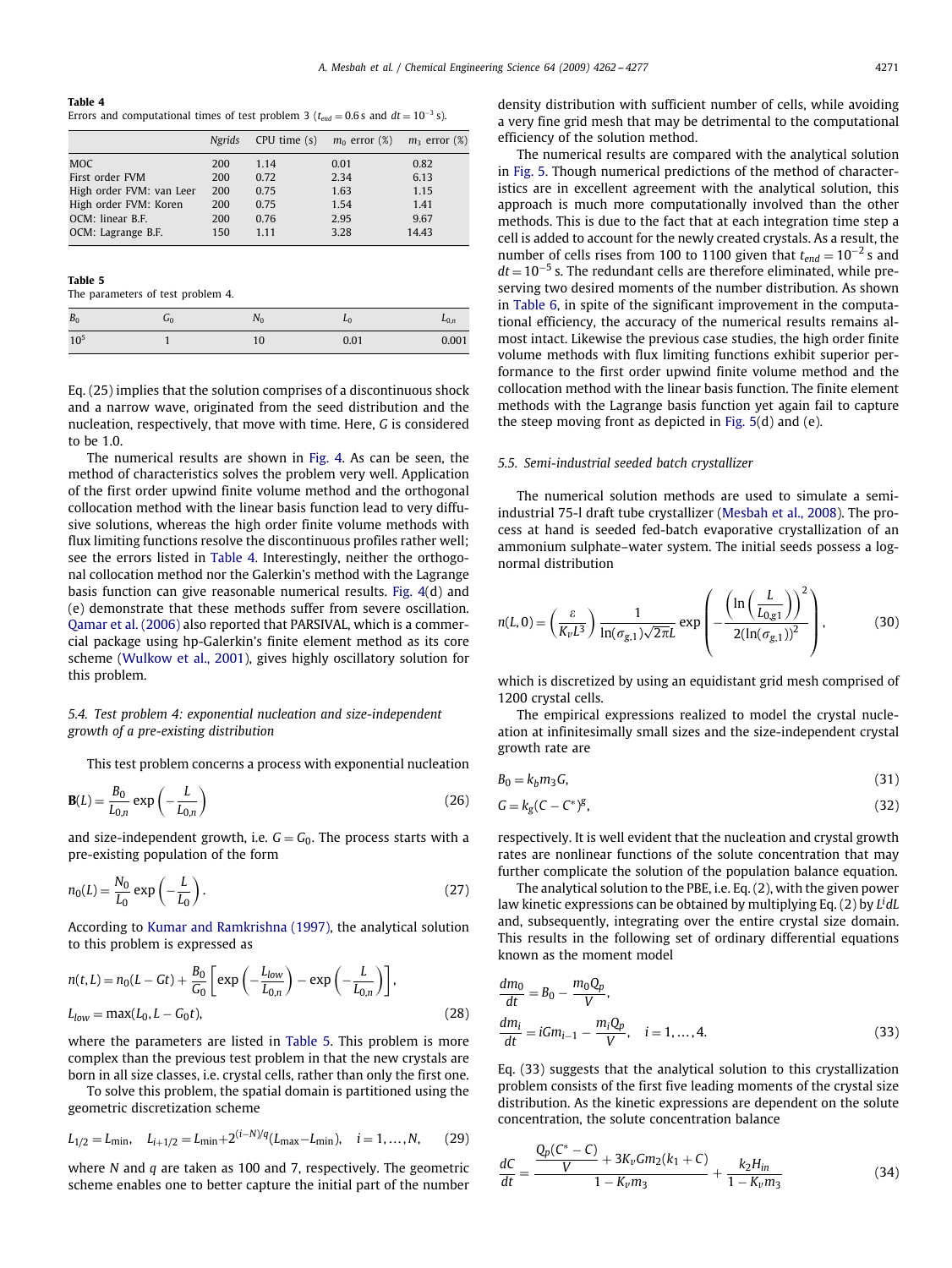

Fig. 5. Comparison of analytical and numerical results for test problem 4. (a) Method of characteristics. (b) Finite volume methods. (c) Orthogonal collocation (linear basis function). (d) Orthogonal collocation (Lagrange basis function). (e) Galerkin on finite element (Lagrange basis function).

Errors and computational times of test problem 4 ( $t_{end} = 10^{-2}$  s and  $dt = 10^{-5}$  s).

|                          | <b>Ngrids</b> | CPU time(s) | $m_0$ error $(\%)$ | $m_3$ error $(\%)$ |
|--------------------------|---------------|-------------|--------------------|--------------------|
| <b>MOC</b>               | 1100          | 35.18       | 1.20               | 0.46               |
| MOC: Cell elimination    | 49            | 1.85        | 1.22               | 0.48               |
| First order FVM          | 100           | 0.93        | 11.39              | 19.02              |
| High order FVM: van Leer | 100           | 1.08        | 3.69               | 3.37               |
| High order FVM: Koren    | 100           | 1.06        | 3.69               | 3.59               |
| OCM: Linear B.F.         | 200           | 2.30        | 5.10               | 17.92              |

with constant coefficients

$$
k_1 = \frac{H_\nu C^*}{H_\nu - H_L} \left( \frac{\rho_c}{\rho_L} - 1 + \frac{\rho_L H_L - \rho_c H_c}{\rho_L H_\nu} \right) - \frac{\rho_c}{\rho_L},\tag{35}
$$

$$
k_2 = \frac{C^*}{V \rho_L (H_v - H_L)}\tag{36}
$$

<span id="page-10-1"></span><span id="page-10-0"></span>should also be coupled with the set of ordinary differential equations given in Eq. (33). The parameters of the moment model are listed in [Table 7.](#page-11-0)

The population balance equation that represents the semiindustrial crystallization process under consideration is solved by the method of characteristics, the finite volume methods of different order and the orthogonal collocation as well as the Galerkin's finite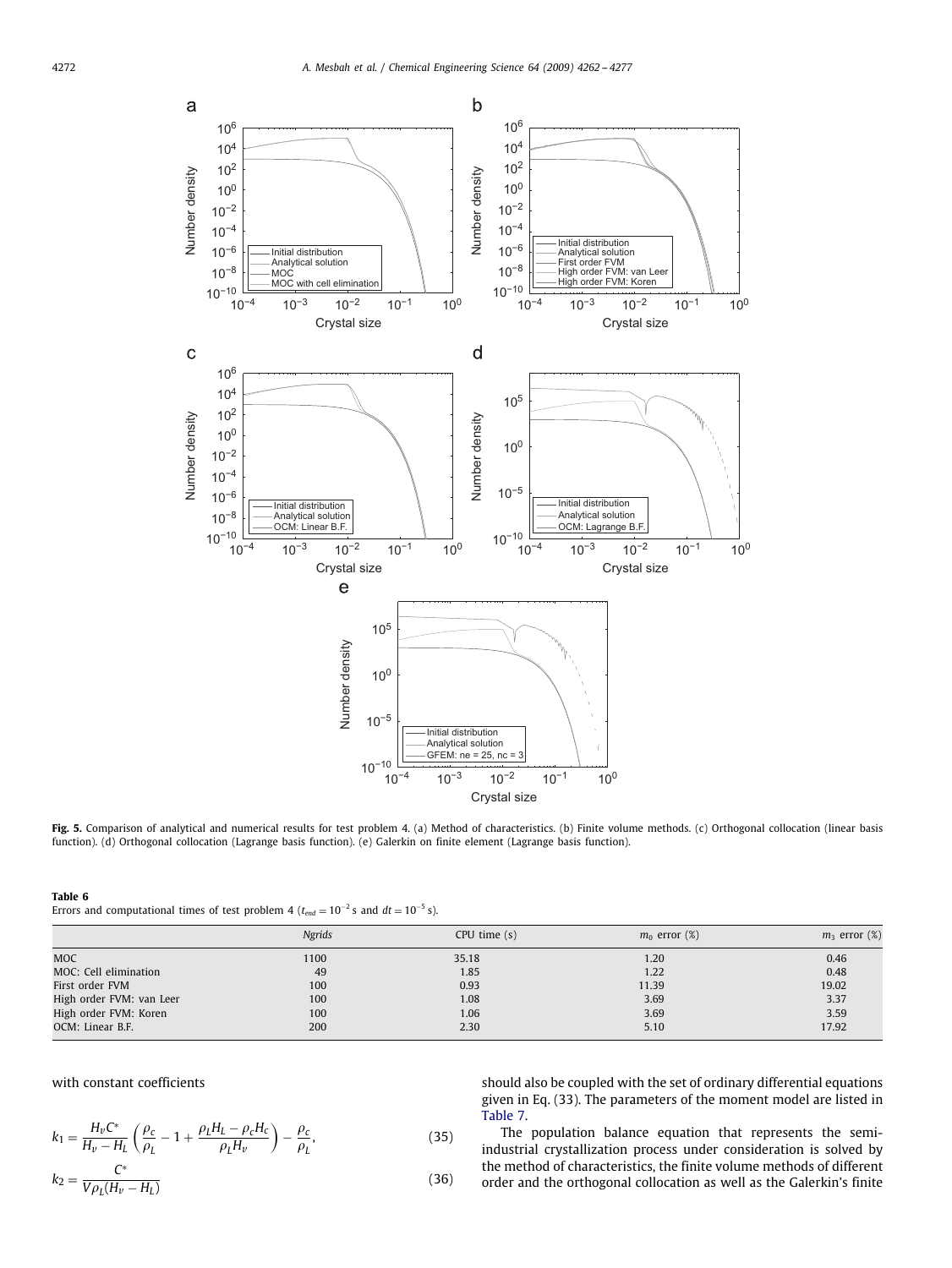**Table 7** Parameters of the batch crystallization model.

| Symbol          | Parameter                          | Value                  | Unit                  |
|-----------------|------------------------------------|------------------------|-----------------------|
| $\mathcal{C}^*$ | Equilibrium concentration          | 0.46                   | $kgsolute/kgsolution$ |
| g               | Growth rate exponent               | 1.0                    |                       |
| $H_c$           | Specific enthalpy of crystals      | 60.75                  | $k$ ]/ $kg$           |
| $H_L$           | Specific enthalpy of liquid        | 69.86                  | $k$ ]/ $kg$           |
| $H_{\nu}$       | Specific enthalpy of vapor         | $2.59 \times 10^{3}$   | $k$ ]/ $kg$           |
| $K_{\nu}$       | Volumetric shape factor            | 0.43                   |                       |
| k <sub>b</sub>  | Nucleation rate constant           | $1.02 \times 10^{14}$  | $\# / m4$             |
| $k_{\rm g}$     | Growth rate constant               | $7.50 \times 10^{-5}$  | m/s                   |
| $L_{0,g1}$      | Location parameter of distribution | $310.3 \times 10^{-6}$ | m                     |
| $Q_p$           | Product flow rate                  | $1.73 \times 10^{-6}$  | $m^3/s$               |
| V               | Crystallizer volume                | $7.50 \times 10^{-2}$  | m <sup>3</sup>        |
| $\rho_c$        | Density of crystals                | 1767.35                | kg/m <sup>3</sup>     |
| $\rho_L$        | Density of saturated solution      | 1248.93                | kg/m <sup>3</sup>     |
| $\mathcal{E}$   | Crystal fraction                   | 0.038                  |                       |
| $\sigma_{g,1}$  | Spread parameter of distribution   | 1.51                   |                       |



**Fig. 6.** Supersaturation profile throughout the batch.

element methods using different basis functions. It is worth noting that three variants of the method of characteristics formulation are considered:

- case 1, without crystal cell elimination,
- case 2, in which only the last crystal cell is eliminated and
- case 3, where the cells for which  $L_{i+1}/L_{i-1} < r_{critical} = 1.05$  are eliminated.

[Fig. 6](#page-11-1) shows the supersaturation profile throughout the batch process of 10800 s. The crystal size distributions corresponding to different time instants of the batch process are depicted in [Fig. 7.](#page-12-0) As listed in [Table 8,](#page-12-1) cell elimination drastically reduces the computational effort of the method of characteristics while the accuracy of the numerical results is preserved rather well. It is evident that the elimination of the last crystal cell, i.e. case 2, only slightly deteriorates the numerical accuracy, whereas the loss of accuracy is more pronounced in case 3, particularly in the zeroth and first moments. It should be mentioned that the choice of *rcritical* has to be made carefully since large values of *r<sub>critical</sub>* may substantially worsen the accuracy of the numerical results.

Numerical results of the first order upwind and the high order finite volume method with van Leer flux limiting function are depicted in [Fig. 7\(](#page-12-0)b) and (c), respectively. It is shown that the crystal <span id="page-11-0"></span>size distributions simulated by the first order upwind finite volume method considerably suffer from the numerical diffusion problem, while the high order finite volume method with the flux limiting function exhibits this problem to a much less extent. As a result, the numerical accuracy of the latter method is significantly better than that of the first order upwind finite volume method, especially in the higher moments, whereas all the variants of the finite volume method possess almost the same computational efficiency; see [Table 9.](#page-13-0) The high order finite volume method with flux limiting function is therefore considered to be superior to the first order upwind method. Furthermore, the numerical accuracy of the high order finite volume method with flux limiting function is comparable to that of the method of characteristics in the case that the redundant crystal cells are eliminated, while it is computationally less expensive. The lower computational burden of the high order finite volume method with flux limiting function can be attributed to their Jacobian matrix consisting of *Ngrids*  $\times$  *Ngrids* entries, where *Ngrids* denotes the number of grid points. The method of characteristics however has a 2*Ngrids*×2*Ngrids* Jacobian matrix since the PBE translates to two ordinary differential equations for each grid point; see Eqs. (4) and (5). The method of characteristics is therefore more computation intensive.

[Fig. 7\(](#page-12-0)d) reveals that the orthogonal collocation method with the linear basis function suffers from the numerical diffusion problem, even more severely than the first order upwind finite volume method; see [Table 10.](#page-13-1) [Fig. 7\(](#page-12-0)e) and (f), on the other hand, suggest that the orthogonal collocation and the Galerkin's methods with the Lagrange basis function are almost free from the numerical diffusion problem. They do however pose oscillatory behavior that can to a large extent be alleviated by increasing the number of elements at the cost of higher computational burden. As shown in [Table 10,](#page-13-1) the finite element methods using the Lagrange basis function exhibit larger computational burden than the orthogonal collocation method with the linear basis function.

### *5.6. Industrial continuous crystallizer*

<span id="page-11-1"></span>The solution methods are also applied to simulate continuous evaporative crystallization of an ammonium sulphate-water system in a 1100-l draft tube baffle crystallizer [\(Motz et al., 2003\)](#page-15-20). For the continuous well-mixed crystallizer equipped with a fines removal system, the general population balance equation given in Eq. (1) can be rewritten as

$$
\frac{\partial n(L,t)}{\partial t} + \frac{\partial (G(L,t)n(L,t))}{\partial L} = -\frac{n(L,t)}{\tau} - h(L)\frac{n(L,t)}{\tau_f}
$$
(37)

assuming that the inlet flow to the crystallizer is crystal free. In Eq. (37),  $\tau$  and  $\tau_f$  are the mean residence times of the dispersed phase in the crystallizer and the fines removal section, respectively, whereas *h*(*L*) denotes the crystal classification function. The boundary condition of the PBE is expressed by Eq. (3).

Likewise the previous case study, a time-varying supersaturation profile computed from the solute concentration balance, i.e. Eq. (34), governs the nucleation and crystal growth rates throughout the process. The power law relation of Eq. (32) determines the crystal growth rate, whereas the empirical secondary nucleation expression proposed by [Ottens et al. \(1972\)](#page-15-21)

$$
B_0 = k_b \int_{L_{SN}}^{\infty} n(L, t)L^3 dL \tag{38}
$$

is used to model the nucleation process due to the crystal-impeller attrition. The initial conditions of the process under consideration are dictated by an initial seed distribution; see Eq. (30).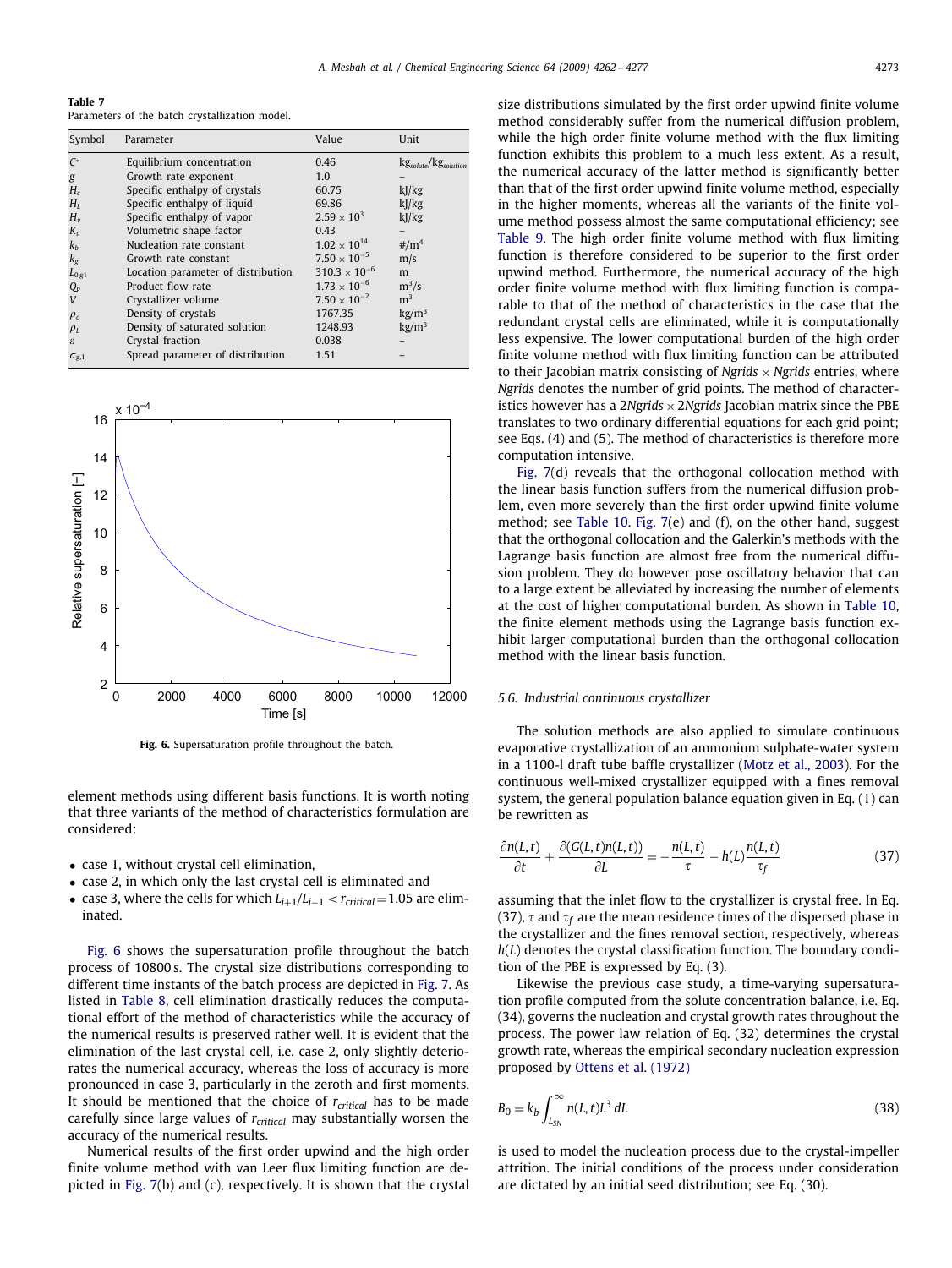

Fig. 7. Crystal size distribution at different time instants during the batch. (a) Method of characteristics (case 2). (b) First order FVM. (c) High order FVM: van Leer. (d) Orthogonal collocation (linear basis function). (e) Orthogonal collocation (Lagrange basis function). (f) Galerkin on finite element (Lagrange basis function).

In order to be able to analytically solve Eq. (37) for the steady state condition, the ideal function

$$
h(L) = \begin{cases} 1 & \text{if } L < L_f, \\ 0 & \text{if } L \ge L_f \end{cases} \tag{39}
$$

is considered to determine the crystal classification in the fines removal flow. According to [Randolph and Larson \(1988\),](#page-15-22) under this assumption the number density at the steady state is

$$
n(L) = \begin{cases} n(0) \exp\left(-\frac{RL}{G_{ss}\tau}\right) & \text{if } L < L_f, \\ n(0) \exp\left(-\frac{(R-1)L_f}{G_{ss}\tau}\right) \exp\left(-\frac{L}{G_{ss}\tau}\right) & \text{if } L \ge L_f. \end{cases}
$$
(40)

#### <span id="page-12-1"></span><span id="page-12-0"></span>**Table 8**

Errors and computational times of the method of characteristics applied to the semi-industrial crystallization case study  $(t_{end} = 10800 s$  and  $dt = 10 s$ ).

|                                               | Case 1        | Case 2       | Case 3       |
|-----------------------------------------------|---------------|--------------|--------------|
| <b>Ngrids</b>                                 | 2280          | 1200         | 270          |
| CPU time(s)<br>$m_0$ error $(\%)$             | 167.6<br>0.21 | 58.3<br>0.21 | 34.0<br>1.10 |
| $m_1$ error $(\%)$                            | 0.14          | 0.14         | 0.65         |
| $m_2$ error $(\%)$                            | 0.14          | 0.16         | 0.13         |
| $m_3$ error $(\%)$                            | 0.21          | 0.27         | 0.38         |
| $m_4$ error $(\%)$<br>$L_{mean}$ error $(\%)$ | 0.30<br>0.09  | 0.46<br>0.20 | 0.80<br>0.42 |

In this equation,  $R - 1$  indicates the ratio between the product flow rate and the fines removal flow rate, whereas *Gss* denotes the growth rate at the steady state. The model parameters are listed in [Table 11.](#page-13-2)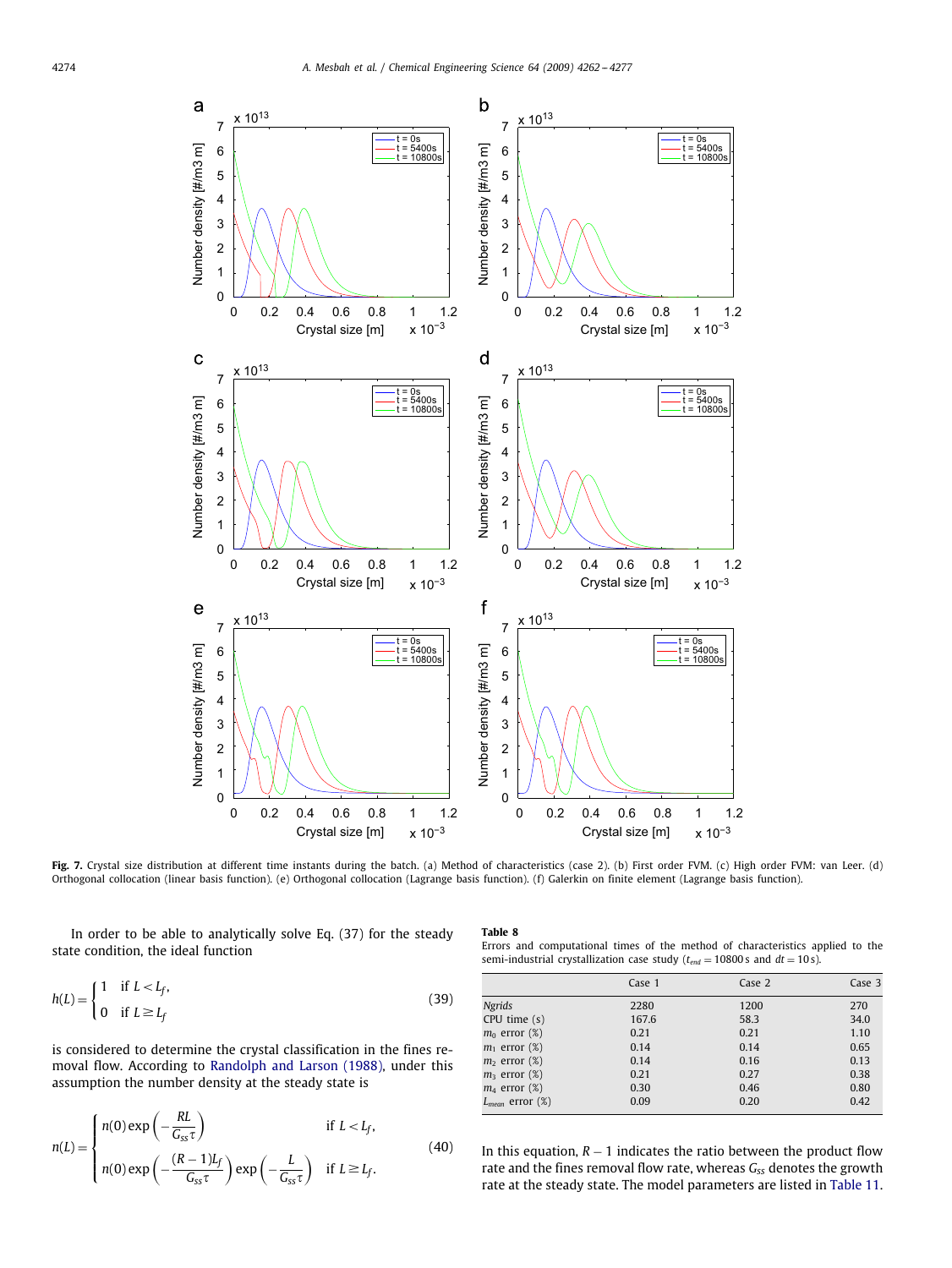Errors and computational times of the various finite volume methods applied to the semi-industrial crystallization case study  $(t_{end} = 10800 s$  and  $dt = 10 s$ ).

|                         | First order | High order: van Leer | High order: Koren |
|-------------------------|-------------|----------------------|-------------------|
| CPU time(s)             | 24.6        | 24.8                 | 24.9              |
| $m_0$ error $(\%)$      | 0.44        | 0.11                 | 0.11              |
| $m_1$ error $(\%)$      | 0.86        | 0.33                 | 0.31              |
| $m2$ error $(\%)$       | 0.55        | 0.39                 | 0.37              |
| $m_3$ error $(\%)$      | 1.84        | 0.29                 | 0.26              |
| $m_4$ error $(\%)$      | 3.62        | 0.34                 | 0.30              |
| $L_{mean}$ error $(\%)$ | 1.75        | 0.05                 | 0.04              |

#### **Table 10**

Errors and computational times of the various finite element methods applied to the semi-industrial crystallization case study ( $t_{end}$  = 10800s and  $dt$  = 10s).

|                      | OCM: linear B.F.<br>$(ne = 1200)$ | OCM: Lagrange B.F.<br>$(ne = 400, \; nc = 3)$ | GFEM: Lagrange B.F.<br>$(ne = 400, nc = 3)$ |
|----------------------|-----------------------------------|-----------------------------------------------|---------------------------------------------|
| CPU time(s)          | 24.7                              | 58.3                                          | 58.5                                        |
| $m_0$ error $(\%)$   | 4.13                              | 1.66                                          | 1.65                                        |
| $m_1$ error $(\%)$   | 1.15                              | 0.17                                          | 0.17                                        |
| $m_2$ error $(\%)$   | 1.01                              | 0.16                                          | 0.17                                        |
| $m_3$ error $(\%)$   | 1.86                              | 0.26                                          | 0.26                                        |
| $m_4$ error $(\%)$   | 3.39                              | 0.39                                          | 0.38                                        |
| $L_{mean}$ error (%) | 1.51                              | 0.13                                          | 0.13                                        |

#### **Table 11**

Parameters of the continuous crystallization model.

| Symbol         | Parameter                                    | Value                  | Unit                            |
|----------------|----------------------------------------------|------------------------|---------------------------------|
| g              | Growth rate exponent                         | 0.676                  |                                 |
| k <sub>b</sub> | Nucleation rate constant                     | $5.95 \times 10^{9}$   | $\frac{\text{H}}{\text{m}^3}$ s |
| $k_{\rm g}$    | Growth rate constant                         | $1.5 \times 10^{-6}$   | m/s                             |
| $L_f$          | Crystal cut size                             | $80.0 \times 10^{-6}$  | m                               |
| $L_{0,g1}$     | Location parameter of distribution           | $234.1 \times 10^{-6}$ | m                               |
| $L_{SN}$       | Integration bound in nucleation term         | $650.0 \times 10^{-6}$ | m                               |
| $Q_{\!f}$      | Fines flow rate                              | $2.0 \times 10^{-3}$   | $m^3/s$                         |
| $Q_p$          | Product flow rate                            | $2.5 \times 10^{-4}$   | $m^3/s$                         |
| $\sigma_{g,1}$ | Spread parameter of distribution             | 1.54                   |                                 |
| $\tau$         | Mean residence time in crystallizer          | 4400                   | S                               |
| $\tau_f$       | Mean residence time in fines removal section | 645                    | S                               |

The PBE model of this crystallization system is solved using the method of characteristics, the high order finite volume method with Koren flux limiting function and the finite element methods. [Fig. 8](#page-14-8) shows the natural logarithm of the predicted number density distribution at the steady state in comparison with the analytical solution. As can be seen, the method of characteristics and the high order finite volume method with the flux limiting function capture the sharp discontinuity fairly well, though the former numerical technique is much more computationally involved; see [Table 12.](#page-14-9) This is due to the addition of a crystal cell at every time step that for a large process time of 129600 s amounts to a substantially great number of cells, making the application of the method of characteristics tremendously inefficient. In spite of the fact that the elimination of the redundant cells, while preserving the accuracy of the solution, restores the computational efficiency to a very large extent, the method of characteristics still has a much higher computational burden among the solution methods applied to this case study.

[Fig. 8\(](#page-14-8)c) and (d) yet again demonstrate that the finite element methods, namely the orthogonal collocation method and the Galerkin's technique using the Lagrange basis function, are incapable of dealing with the sharp discontinuities. Though the computational efficiency is comparable to that of the high order finite volume method with flux limiting function, the numerical predictions are much less accurate.

### <span id="page-13-0"></span>**6. Conclusions**

In this study, a number of numerical solution methods belonging to the family of the discretization techniques and the finite element methods have been used to simulate the dynamic behavior of various crystallization systems involving nucleation and growth processes. Numerical solution of the population balance equation pertaining to these systems is often complicated due to the occurrence of steep moving fronts and/or sharp discontinuities. These numerical difficulties normally arise from the convective nature of the partial differential equation and the incompatibility between its boundary and initial conditions for real crystallization systems.

<span id="page-13-1"></span>Requirements on the numerical solution method greatly depend on the nature of the application as well as the crystallization system under consideration. The choice of the solution method should therefore be made in accordance with the settings of the problem at hand, implying that universal guidelines for the numerical method selection may be inadequate. Nonetheless, this paper provides an overview of the most widely used PBE solution methods that can be best used for on-line control applications.

<span id="page-13-2"></span>From the test problems and the real crystallization case studies, it is found that the method of characteristics yields the most accurate numerical predictions as they are free from the diffusion problem due to elimination of the convection term in the population balance equation. The implementation of this method is however rather complicated since the spatial grid mesh, over which the crystal size distribution is discretized, is not fixed. Furthermore, a cell of nuclei should be added at regular time intervals to incorporate the nucleation term. Though the computational efficiency of the method of characteristics can be restored to a large extent by appropriate handling of the number of the moving crystal cells, there are still a number of limitations to its application, namely the determination of integration and cell addition time steps and the excessive computational burden when complex real systems are dealt with.

This study reveals that the high order finite volume methods with flux limiting functions are attractive alternatives to the method of characteristics. High order finite volume methods with flux limiting functions are well capable of capturing the sharp discontinuities and steep moving fronts, while they are much less prone to numerical diffusion in comparison with the first order upwind finite volume method. These schemes also benefit from ease of implementation and relatively low computational requirements as opposed to other solution methods considered in this work. The latter feature of the high order finite volume methods with flux limiting functions allows one to utilize a finer grid mesh to further enhance the numerical accuracy of the method at the cost of reasonable computational effort.

Contrary to the above discussed solution methods, the finite element methods appear to be less appealing. Though the orthogonal collocation method with the linear basis function yields improved stability, the predictions often suffer from severe numerical diffusion that is comparable to the first order finite volume method. It is observed that the orthogonal collocation and Galerkin's finite element methods using the Lagrange basis function may lead to more accurate predictions; often at the cost of much higher computational effort. This is due to the fact that the higher order basis functions require far more computations and interpolations than the linear basis functions. In addition to the complex implementation of the finite element methods using the Lagrange basis function, their applicability is largely dependent on the problem under investigation. These methods typically result in severe oscillations that cannot be alleviated neither by introducing an artificial diffusion term nor by increasing the number of elements.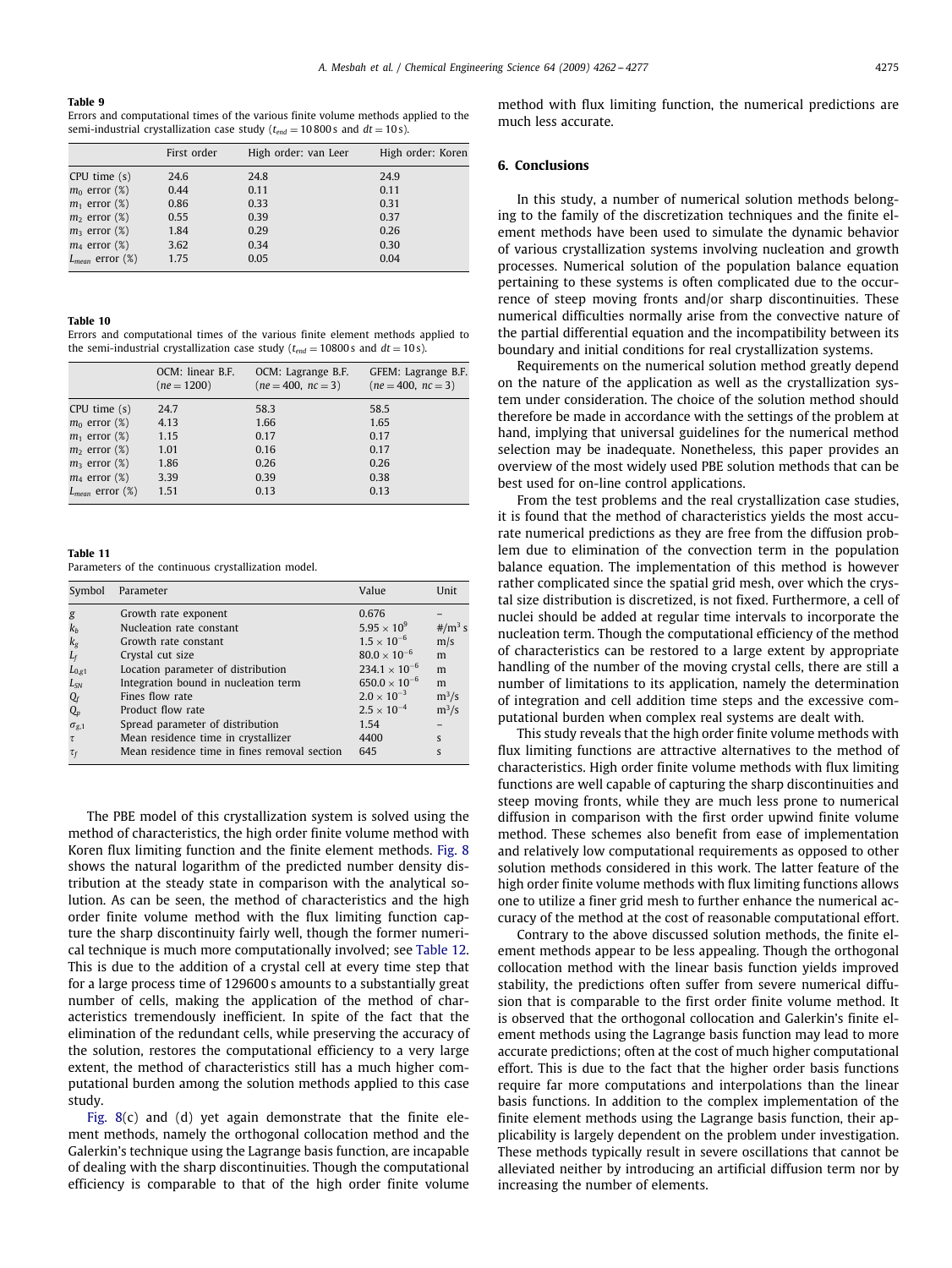

Fig. 8. Natural logarithm of the crystal size distribution obtained at the steady state of the continuous crystallizer. (a) Method of characteristics. (b) High order FVM: Koren. (c) Orthogonal collocation (Lagrange basis function). (d) Galerkin on finite element (Lagrange basis function).

Errors and computational times of the solution methods applied to the continuous crystallization case study ( $t_{end}$  = 129 600 s and  $dt$  = 10 s).

|                       | Ngrids | CPU time(s) | $m_0$ error $(\%)$ | $m_3$ error $(\%)$ |
|-----------------------|--------|-------------|--------------------|--------------------|
| <b>MOC</b>            | 229    | 3501.12     | 0.07               | 0.24               |
| High order FVM: Koren | 100    | 700.65      | 0.17               | 0.38               |
| OCM: lagrange B.F.    | 120    | 769.32      | 1.27               | 2.74               |
| GFEM: Lagrange B.F.   | 120    | 787.11      | 1.26               | 2.73               |

### **Acknowledgments**

The work presented in this paper was carried out within the EUREKA/IS-project E! 3458/IS043074, called CryPTO (Crystallizer based Processing: fundamenTal research into mOdelling). The financial support of SenterNovem is gratefully acknowledged.

### **References**

- Alexopoulos, A.H., Kiparissides, C., 2005. Part II: dynamic evolution of the particle size distribution in particulate processes undergoing simultaneous particle nucleation, growth and aggregation. Chemical Engineering Science 60, 4157– 4169.
- Alexopoulos, A.H., Roussos, A.I., Kiparissides, C., 2004. Part I: dynamic evolution of the particle size distribution in particulate processes undergoing combined particle growth and aggregation. Chemical Engineering Science 59, 5751–5769.
- <span id="page-14-1"></span>Baterham, R.J., Hall, J.S., Barton, G., 1981. Pelletizing kinetics and simulation of full scale balling circuits. In: Proceedings of the Third International Symposium on Agglomeration, Nurnberg, West Germany, pp. A136–A144.
- Bennett, M.K., Rohani, S., 2001. Solution of population balance equations with a new combined Lax–Wendroff/Crank–Nicholson method. Chemical Engineering Science 56, 6623–6633.
- Chen, M.Q., Hwang, C., Shih, Y.P., 1996. A wavelet-Galerkin method for solving population balance equations. Computers & Chemical Engineering 20, 131–145.
- <span id="page-14-9"></span><span id="page-14-8"></span>Costa, C.B.B., Maciel, M.R.W., Filho, R.M., 2007. Considerations on the crystallization modeling: population balance equation. Computers & Chemical Engineering 31, 206–218.
- Crowley, T.J., Meadows, E.S., Kostoulas, E., Doyle III, F.J., 2000. Control of particle size distribution described by a population balance model of semi-batch emulsion polymerization. Journal of Process Control 10, 419–432.
- David, R., Villermaux, J., Marchal, P., Klein, J.P., 1991. Crystallization and precipitation engineering—IV. Kinetic model of adipic acid crystallization. Chemical Engineering Science 46, 1129–1136.
- David, R., Paulaime, A.M., Espitalier, F., Rouleau, L., 2003. Modeling of multiplemechanism agglomeration in a crystallization process. Powder Technology 130, 338–344.
- <span id="page-14-4"></span>Eyre, D., Wright, C.J., Reuter, G., 1988. Spline-collocation with adaptive mesh grading for solving the stochastic collection equation. Journal of Computational Physics 78, 288–304.
- <span id="page-14-6"></span>Ferziger, J.H., Peric, M., 1996. Computational Methods for Fluid Dynamics. Springer, Berlin.
- Finlayson, B.A., 1980. Nonlinear Analysis in Chemical Engineering. McGraw-Hill, New York.
- Gelbard, F., Seinfeld, J.H., 1978. Numerical solution of the dynamical equation for particulate systems. Journal of Computational Physics 28, 357–375.
- Gerstlauer, A., Mitrovic, A., Motz, S., Gilles, E.D., 2001. A population model for crystallization processes using two independent particle properties. Chemical Engineering Science 56, 2553–2565.
- <span id="page-14-7"></span>Gunawan, R., Fusman, I., Braatz, R.D., 2004. High resolution algorithms for multidimensional population balance equations. A.I.Ch.E. Journal 50, 2738–2749.
- <span id="page-14-3"></span>Hounslow, M.J., Ryall, R.L., Marshall, V.R., 1988. A discretized population balance for nucleation, growth and aggregation. A.I.Ch.E. Journal 34 (11), 1821–1832.
- <span id="page-14-0"></span>Hu, Q., Rohani, S., Jutan, A., 2005a. Modelling and optimization of seeded batch crystallizers. Computers & Chemical Engineering 29, 911–918.
- <span id="page-14-5"></span>Hu, Q., Rohani, S., Jutan, A., 2005b. New numerical method for solving the dynamic population balance equations. A.I.Ch.E. Journal 51 (11), 3000–3006.
- Hulbert, H.M., Katz, S., 1964. Some problems in particle technology: a statistical mechanical formulation. Chemical Engineering Science 9, 555–574.
- <span id="page-14-2"></span>Koren, B., 1993. A robust upwind discretization method for advection, diffusion and source terms. In: Vreugdenhill, C.B., Koren, B. (Eds.), Numerical Methods for Advection–diffusion Problems, vol. 22, pp. 117–138.
- Kumar, S., Ramkrishna, D., 1997. On the solution of population balance equations by discretization—III. Nucleation, growth and aggregation of particles. Chemical Engineering Science 52, 4659–4679.